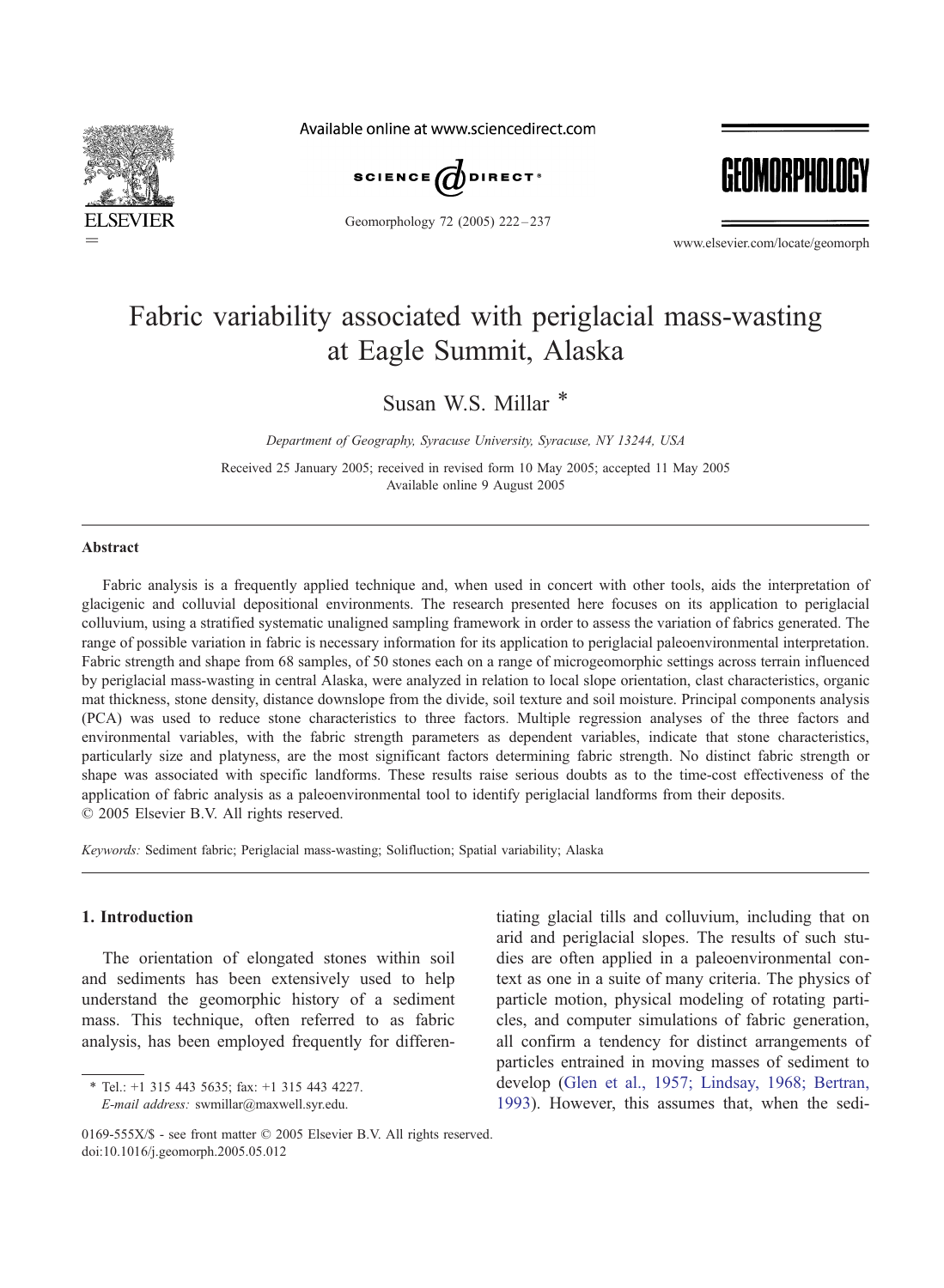<span id="page-1-0"></span>ment mass comes to rest, the style of dynamic deformation is retained in the fabric pattern, ignoring the possibility that mode of deposition will also exert a different stress field. Results of field studies, particularly those in paleo-settings, are therefore often equivocal. Instead of providing corroborative evi-

Table 1

Factors in functional equation defining resultant fabric and their use in laboratory and field experiments

| Factor                                  | Effect on fabric development                                                                                                                                                                  | Selected references                                                                                                        | This study                                                                                                                                           |
|-----------------------------------------|-----------------------------------------------------------------------------------------------------------------------------------------------------------------------------------------------|----------------------------------------------------------------------------------------------------------------------------|------------------------------------------------------------------------------------------------------------------------------------------------------|
| Mechanism of<br>movement $(P)$          | The assumption in almost all studies is that this<br>factor will be directly reflected in the resultant<br>fabric. The expected fabrics in solifluction are<br>further discussed in the text. |                                                                                                                            | Can be discerned in terms of stress<br>field orientation and magnitude.                                                                              |
| Clast properties $(C)$                  |                                                                                                                                                                                               |                                                                                                                            |                                                                                                                                                      |
| · Clast axial ratio                     | Increasing downslope-parallel orientation with<br>increasing axial ratio.                                                                                                                     | (Holmes, 1941; Lundqvist,<br>1949; Yamamoto, 1989;<br>Bertran, 1993; Kjær and<br>Krüger, 1998; Millar and<br>Nelson, 2003) | Combined clast properties of size,<br>prolateness and within sample $a:b$<br>variation explain up to 16% of fabric<br>strength; 13% of fabric shape. |
| • Clast shape                           | Angular clasts more frequently oriented<br>downslope-parallel. Blade and rod shaped<br>clasts develop stronger fabrics.                                                                       | (Lundqvist, 1949; Glen<br>et al., 1957; Krüger, 1970;<br>Drake, 1974; Yamamoto,<br>1989)                                   |                                                                                                                                                      |
| • Clast size                            | Longer clasts more reflective of direction<br>of movement.                                                                                                                                    | (Krüger, 1970; Kjær and<br>Krüger, 1998)                                                                                   |                                                                                                                                                      |
| • Within sample<br>variation            | Clasts differentially respond to stress field<br>whereby smaller clasts more likely to become<br>transverse to flow. Overall, greater variation<br>weakens composite fabric.                  | (May et al., 1980; Carr and<br>Rose, 2003)                                                                                 |                                                                                                                                                      |
| Stone concentration<br>(D)              | Laboratory experiments indicate a weakening<br>of fabric with increased concentration                                                                                                         | (Ildefonse et al., 1992)                                                                                                   | No systematic relation observed.                                                                                                                     |
|                                         | Collisions between stones restrict full rotation<br>of clast, resulting in a preferred parallel<br>orientation.                                                                               | (Glen et al., 1957)                                                                                                        |                                                                                                                                                      |
|                                         | Collisions in a dense stone network weaken fabric.<br>Interaction of grains in moving debris flow<br>mass with now-stationary deposits creates<br>imbricate and lobe-parallel fabrics.        | (Rappol, 1985)<br>(Major, 1998)                                                                                            |                                                                                                                                                      |
| Post-depositional<br>modification $(M)$ | Seasonal freezing rotates clasts into an upright<br>position.                                                                                                                                 | (Millar and Nelson, 2001) NA                                                                                               |                                                                                                                                                      |
|                                         | Re-orientation most significant for small clasts.                                                                                                                                             | (Lindsay, 1970)                                                                                                            |                                                                                                                                                      |
| Local slope<br>angle $(\alpha)$         | Fabric strength shows positive relation with<br>slope angle in colluvial deposits in VA,<br>suggesting that fabric is related to creep rate.                                                  | (Mills, 1983)                                                                                                              | Parallel to transverse progression of<br>stone orientation weakly observable<br>with increasing slope.                                               |
| Rate of movement $(v)$                  | Usually considered unknown in fabric studies<br>and inferred from resultant fabric.<br>Experimental models indicate a relation<br>between rate of gelifluction and slope angle.               | (Harris et al., 2001)                                                                                                      | Not directly measured, but slope<br>angle assumed to provide relative<br>approximation.                                                              |
| Distance downslope<br>(m)               | Unimpeded flow upslope results in parallel.<br>Obstructed flow at terminus re-orients into<br>transverse position.                                                                            | (Caine, 1968)                                                                                                              | Fabric strength increases away from<br>divide.                                                                                                       |
| Depth in deposit $(h)$                  | Seasonal frost re-orients surface fabrics,<br>destroying original fabrics.                                                                                                                    | (Millar and Nelson, 2001)                                                                                                  | Sample depth kept constant.                                                                                                                          |
|                                         | Rate of fabric development and degeneration<br>dependent on velocity gradient, therefore fabric<br>varies with depth in any one deposit.                                                      | (Lindsay, 1968)                                                                                                            |                                                                                                                                                      |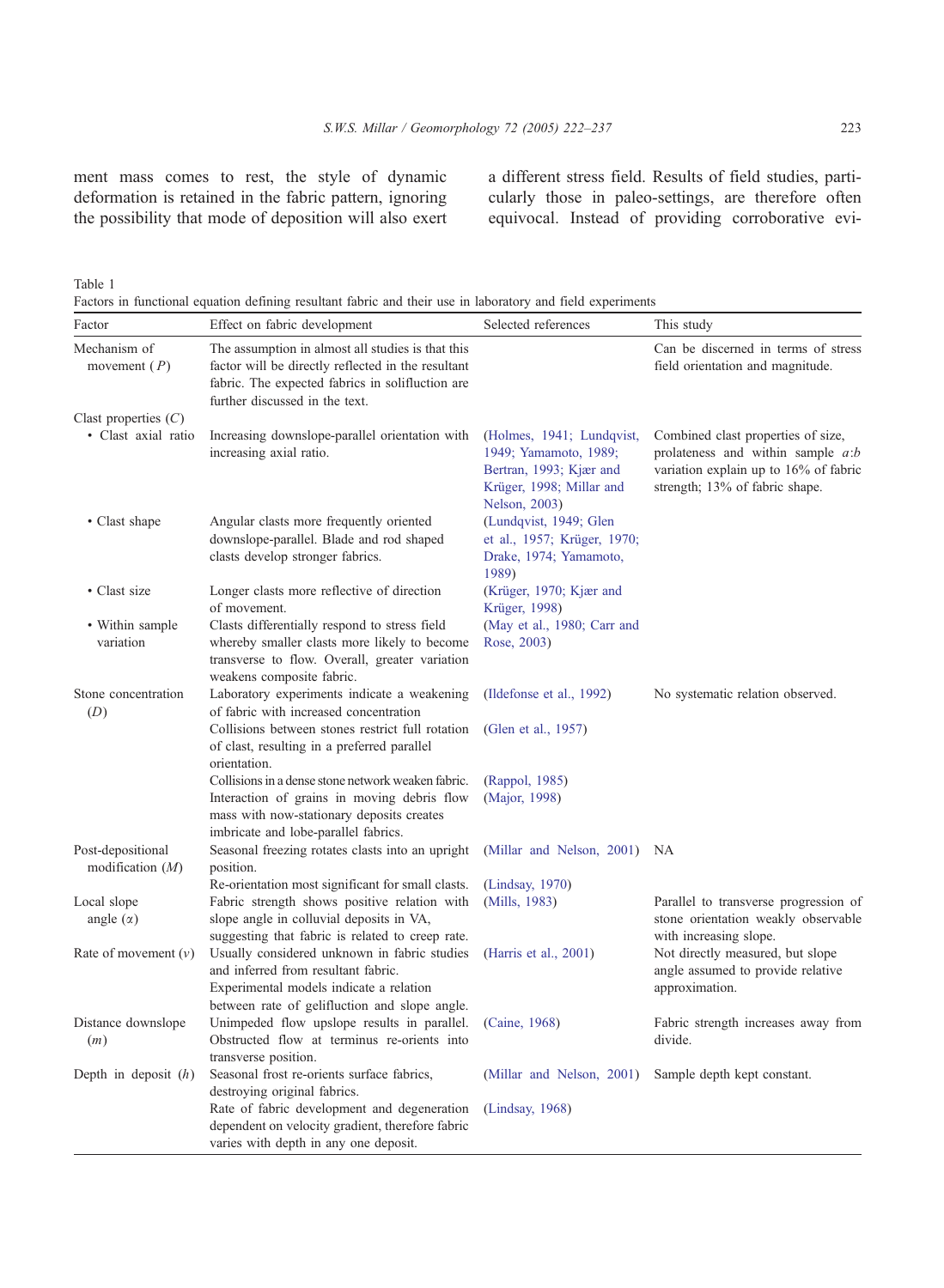<span id="page-2-0"></span>

Fig. 1. Location of Eagle Summit and sample collection sites.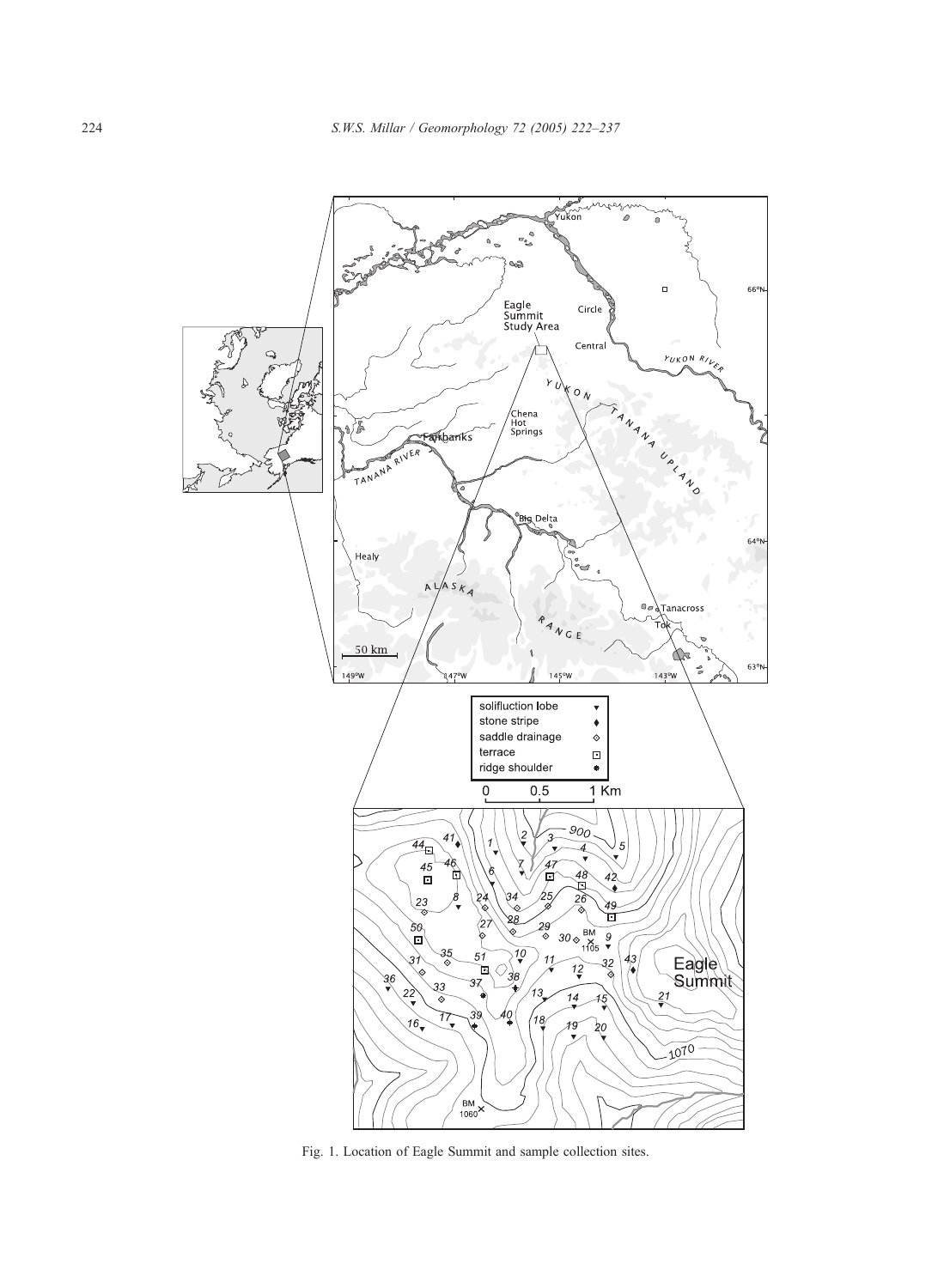<span id="page-3-0"></span>dence, fabric data are simply accounted for by marshalling other types of evidence. In a periglacial environment, all stages of fabric development must be considered before realistic interpretations of fabrics in relict slope deposits can be made.

[Glen et al. \(1957\),](#page-14-0) in reference to glacial fabrics, provide a useful summary of four sets of processes that can occur before the final fabric is generated: (1) those intrinsic to the flow of material entraining the stone, including the thickness of the moving mass and its rate of flow; (2) those associated with the individual behavior of stones, based on their size, shape and axial ratio; (3) those involved in deposition, when a moving mass comes to rest; and (4) any post-depositional processes. In practice, most research has focused attention on one or a few of these influences and how they affect the resultant fabric ([Table 1\)](#page-1-0).

An expansion of these four suggests a functional relation for describing influences on fabrics in mass wasting deposits  $(F)$ :

$$
F = f(P, C, D, M, \alpha, \nu, m, h)
$$
\n<sup>(1)</sup>

where  $P$  is the mechanism of deformation or process;  $C$  is clast properties of size, shape and axial ratio;  $D$  is stone concentration;  $M$  is post-depositional modification or form relaxation;  $\alpha$  is the local slope angle;  $\nu$  is the rate of movement; m is the distance downslope; and  $h$  is the depth or position in the deposit. The value of fabric analysis as a paleoenvironmental tool must rest on its ability to tease out relations between these factors so that the genetic identity of the deposit can emerge.

[Mills' \(1991\)](#page-15-0) compilation of fabrics in glacial and mass-movement sediments represents a broad attempt to determine the utility of fabrics for distinguishing between depositional environments. He concluded that fabric strength rather than pattern was a better diagnostic criterion, and that fabric in relict periglacial colluvium, often interpreted as the product of solifluction, was distinctly different from that measured in active solifluction lobes. Although [Mills \(1991\)](#page-15-0) did examine the data in light of matrix content and slope angle, comprehensive data on microenvironmental and clast characteristics were not available. In a similar comparative analysis of non-glacial slope deposits incorporating additional fabric data from solifluction lobes, [Bertran et al. \(1997\)](#page-14-0) illustrated a greater overlap between relict and active solifluction; however, the data were collected from distinct lobes, albeit from different positions on the lobe. In general, solifluction fabric studies tend to focus on the lobe form itself ([Benedict, 1970; Nelson, 1985\)](#page-14-0).

In a paleoenvironnmental context, the luxury of selecting the appropriate location to get directly comparable fabrics is frequently not available. A more realistic control data set, therefore, should incorporate the range of variation. The objectives in this study are therefore (1) to examine the variation in measured fabrics across a  $4 \text{ km}^2$  area showing evidence of active periglacial slope processes and, therefore, whether specific periglacial landforms on a slope exhibit consistent fabrics; and (2) to collect corresponding microenvironmental and clast data to assess the degree to which site and stone characteristics, rather than processes, might influence fabric. By addressing these objectives, the potential utility of fabric analysis, as a paleoenvironmental tool to identify periglacial landforms from their deposits, is evaluated.

## 2. Methods

## 2.1. Data collection

Data were collected from a variety of microenvironments and geomorphic features at Eagle Summit,

|--|--|

| Eagle Summit site and sample descriptions |  |
|-------------------------------------------|--|
|-------------------------------------------|--|

| Location:             | 65°30'N, 145°30'W                                                                                                                                                                                                                    |
|-----------------------|--------------------------------------------------------------------------------------------------------------------------------------------------------------------------------------------------------------------------------------|
| Elevation:            | $800 - 1200$ m a.s.l.                                                                                                                                                                                                                |
| Temperature:          | Normal July max, January min, annual mean air T<br>(°C): 18.02, $-37.48$ , $-11.07$ . [Climate data<br>approximated by applying $6.5$ °C/km lapse rate to<br>records from Central, Alaska (65°34'N,<br>$144^{\circ}46'$ W, 280.4 m)] |
| Bedrock:              | Quartz-muscovite schist and carbonaceous<br>quart-muscovite schist and intercalated micaceous<br>quartzites (Reger, 1975)                                                                                                            |
| Soil:                 | Histic pergelic cryaquepts                                                                                                                                                                                                           |
| Vegetation:           | Wet sites: Alpine Sedge—Carex and Eriophorum<br>dominant<br>Dry sites: Alpine-Dryas Sedge—Carex and Dryas<br>dominant (Hanson, 1950)                                                                                                 |
| Sampling<br>depth:    | $0.2 - 0.6$ m                                                                                                                                                                                                                        |
| Number of<br>samples: | 38 lobes, 14 saddle drainage slopes, 8 small ter-<br>races, 4 ridge shoulders, 4 stone stripes.                                                                                                                                      |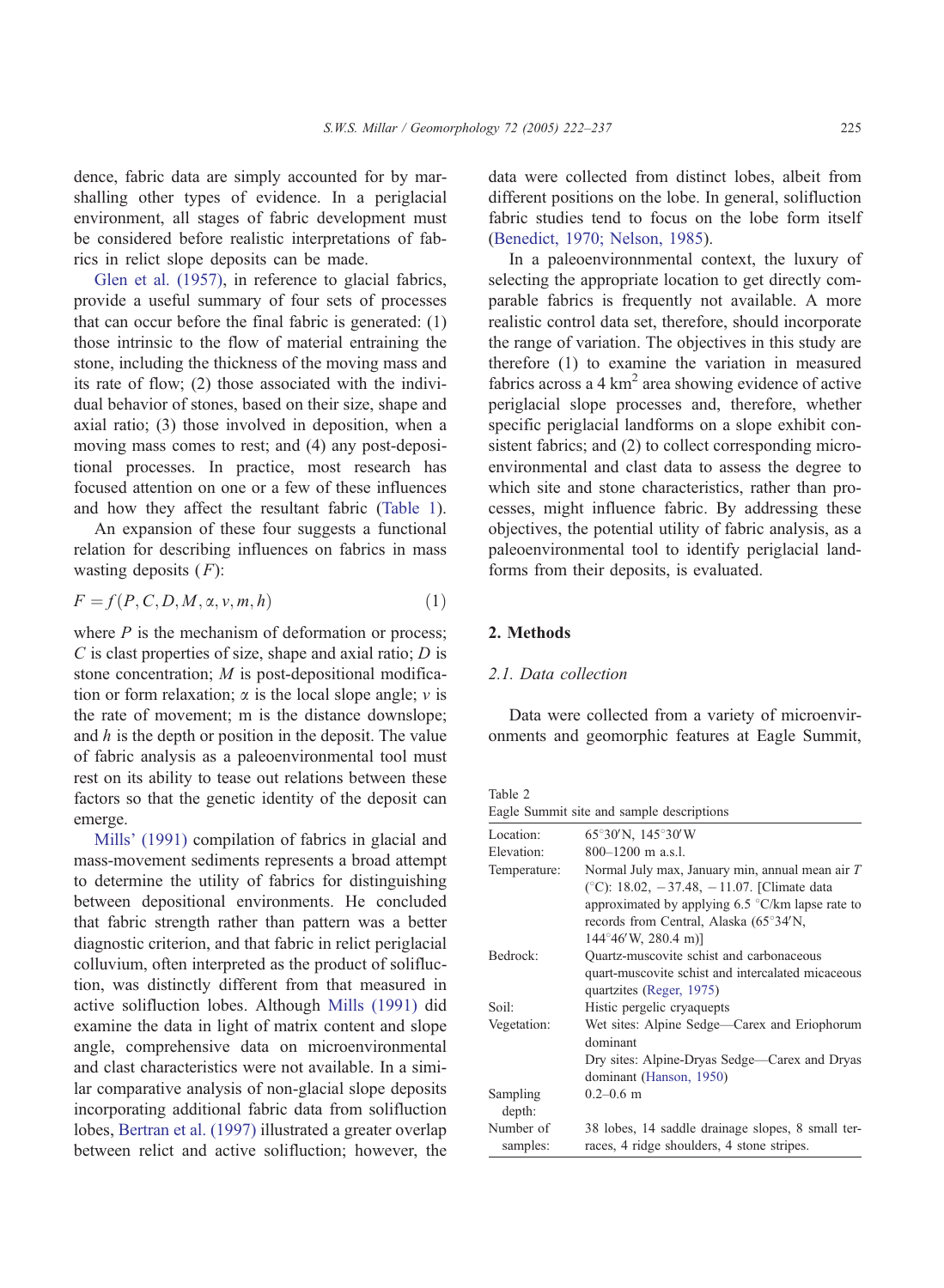<span id="page-4-0"></span>

Fig. 2. Equal area, lower hemisphere plots of, (a) solifluction lobes, and (b) terrace, saddle drainage, stone stripe and shoulders sites, at Eagle Summit. The black cross represents the position of the principal eigenvector; the arc represents the plane of the local slope. North is at the top. Contours represent two point count intervals using [Starkey's \(1977\)](#page-15-0) method.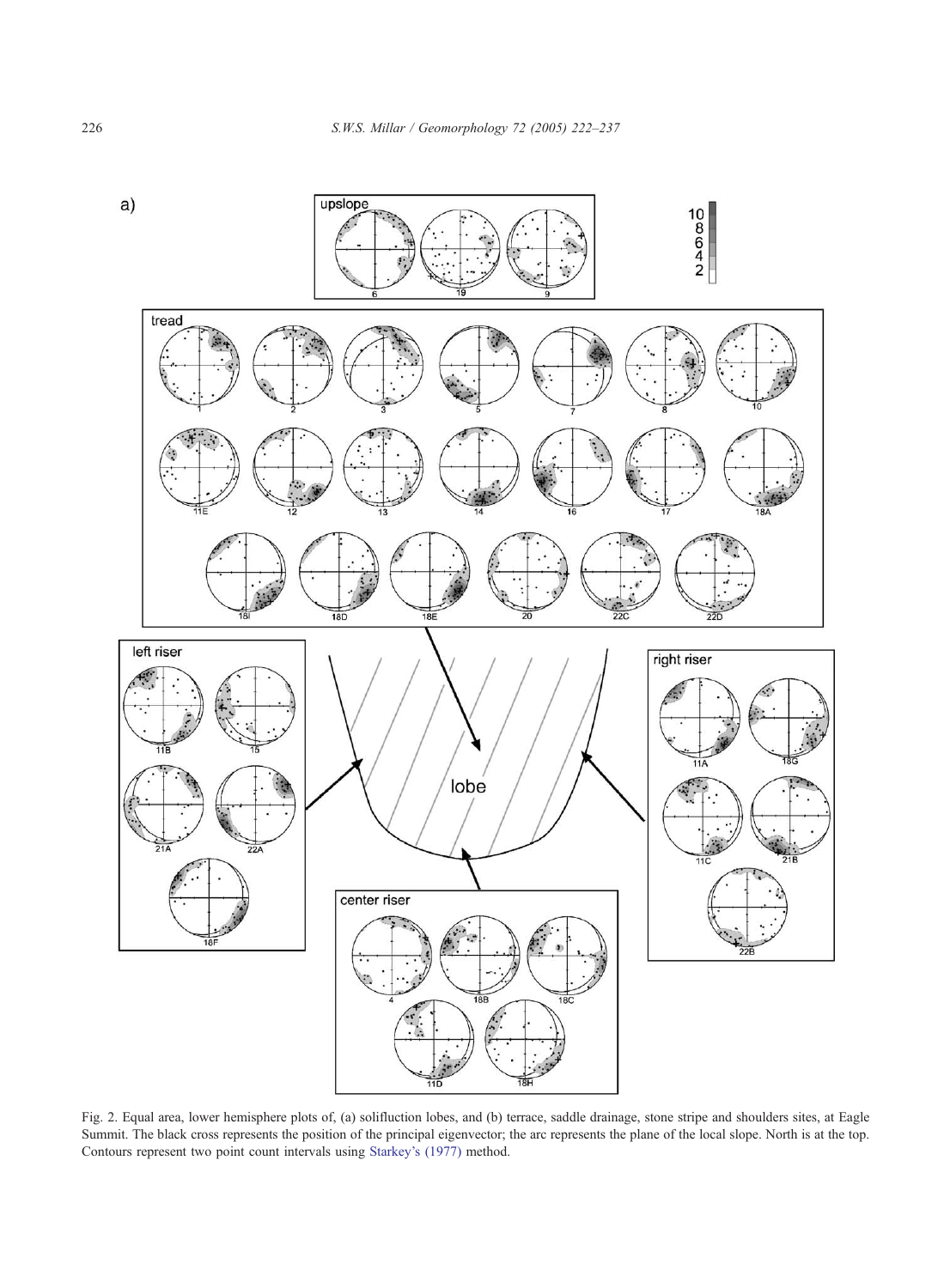

Fig. 2 (continued).

Alaska [\(Fig. 1\)](#page-2-0). Evidence of active periglacial slope processes at Eagle Summit includes many turfbanked solifluction lobes, often with small shrubs undergoing burial from upslope materials. Stone garlands, circles and stripes occur at higher elevations; however, there is some question as to their presentday activity. Details of site characteristics are provided in [Table 2.](#page-3-0)

To define variation in fabrics across the slope, I collected a systematic stratified unaligned sample on a 275 m grid, centered over a 4 km<sup>2</sup> area. Two USGS benchmarks provided spatial reference for the sample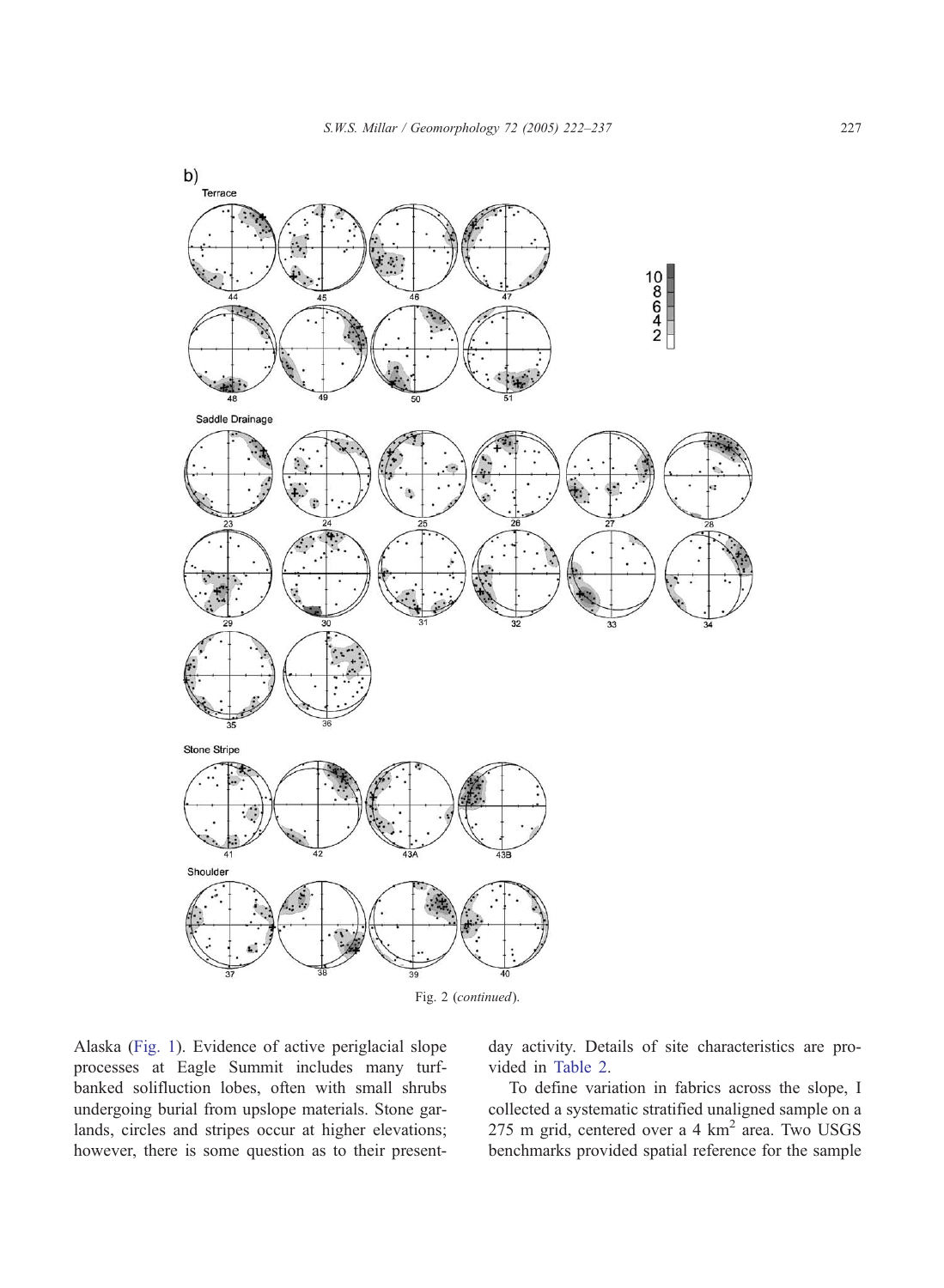<span id="page-6-0"></span>grid to ensure correct field identification of sites. This sampling strategy has been shown to produce a representative coverage ([Berry and Baker, 1968; Iachan,](#page-14-0) 1985), and to eliminate systematic bias due to inherent geomorphic self-organization or regularity, a phenomenon that has been observed in other periglacial environments ([Gleason et al., 1986; Krantz, 1990; Kessler](#page-14-0) and Werner, 2003).

Clast samples were collected by two operators in the field, using methods outlined by [Andrews \(1971\).](#page-14-0) This involved the extraction of 50 elongated clasts from the matrix and their replacement by a nonmetallic rod to allow measurement of plunge and plunge azimuth by Brunton compass. Stone size and shape properties were measured on the basis of  $a$ -,  $b$ -, and c-axial lengths measured to  $\pm 1$  mm using calipers. Although most fabric data are collected within a range of specified but varying axial ratios ([Mills,](#page-15-0) 1983; Nelson, 1985; Giardino and Vitek, 1988; Perez, 1989; Major, 1998), this study was concerned with how clast properties, including axial ratio, influence fabric; therefore no axial ratio limit was imposed. Other factors in the functional relation that were collected at each sample location were local slope azimuth and gradient, distance to the nearest divide, and the visual estimate of stone concentration ([Compton,](#page-14-0) 1985, p. 366). Matrix samples were also collected from 19 sites for particle size analysis. These samples were oven dried and treated with  $H_2O_2$  to remove organics before analysis by dry sieving and pipette of the  $\leq$  mm fraction.

No measures of the rate of movement of the material are available, despite its apparent importance in influencing the strength of the fabric ([Table 1;](#page-1-0) [Benedict, 1976; Mills, 1983\)](#page-14-0). Rates of movement may also be an important concern in understanding how the material finally comes to rest, and therefore provide clues about the mode of deposition as well as transport. Here, slope angle was used as a proxy for mass wasting rate. Empirical field data ([Carson and Kirkby, 1972; Harris, 1987\)](#page-14-0), and scaled modeling experiments ([Harris et al.,](#page-14-0) 2001), suggest that such an assumption is valid. Sample depth was consistent across all samples and within the range of minimal variation in fabrics generated ([Hill, 1968; Benedict, 1970\)](#page-14-0); and postdepositional modification was considered part of the process suite responsible for the resultant fabric,



Fig. 3. Eagle Summit data plotted in [Woodcock \(1977\)](#page-15-0) log ratio eigenspace.

although it is assumed minimal in the context of the active mass-wasting at Eagle Summit.

#### 2.2. Exploratory analysis using eigenvalues

Individual sample fabric patterns were plotted on equal area plots, showing the local slope angle and azimuth ([Nelson, 1985\)](#page-15-0), and contoured using [Star](#page-15-0)key's (1977) point counting method ([Fig. 2\)](#page-4-0).

Clast orientation data were subjected to eigen analysis following the methods outlined by [Mark](#page-15-0) (1971), [Mardia \(1972\),](#page-15-0) and [Fisher et al. \(1987\).](#page-14-0) An orientation matrix of the sum of squares and cross products of the axes direction cosines was constructed. The eigenvectors of this matrix represent the three principal directions of the distribution and the eigenvalues  $(\tau_3 > \tau_2 > \tau_1)$  represent their relative magnitudes. The eigenvalues are normalized by dividing each by the sample size  $(\bar{\tau}_1 = \bar{\tau}_1 / n$ , where  $i=1, 2, 3,$  and  $\bar{\tau}_1+\bar{\tau}_2+\bar{\tau}_3=1$ ). Results are plotted on a [Woodcock \(1977\)](#page-15-0) log ratio diagram where the abscissa represents log  $\bar{\tau}_2/\bar{\tau}_1$  and the ordinate log  $\bar{\tau}_3$ /  $\bar{\tau}_2$  (Fig. 3). Fabric shape and strength can be visualized and compared through examination of a sample's position in the Woodcock eigenspace, and quantified as strength  $(\hat{\zeta})$  and shape  $(\hat{\gamma})$  parameters ([Woodcock, 1977; Fisher et al., 1987\)](#page-15-0), where

$$
\zeta = \log(\bar{\tau}_3/\bar{\tau}_1) \tag{2}
$$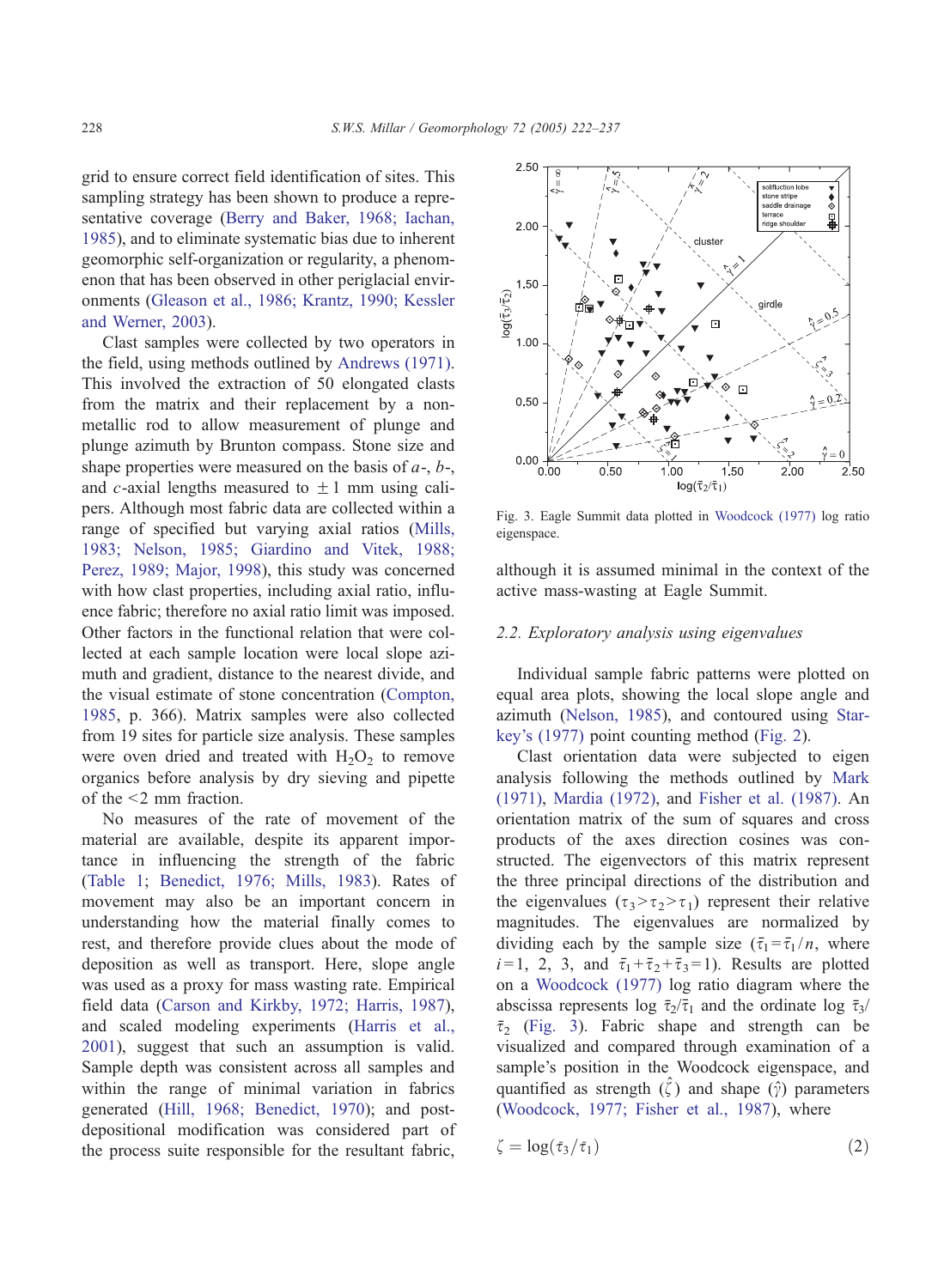<span id="page-7-0"></span>

| Table 3                     |  |  |
|-----------------------------|--|--|
| Fabric data for all samples |  |  |

| Sample          | Landform <sup>a</sup> | $\bar{\tau}_1$ | $\bar{\tau}_2$ | $\bar{\tau}_3$ | $t_3^{\ b}$   | $\gamma^{\rm c}$ | $\zeta^{\rm d}$ | $S_{\mathrm{u}}^{\mathrm{e}}$ | Slope azimuth, | Mean $a$ -axis | Mean $a:b$ |
|-----------------|-----------------------|----------------|----------------|----------------|---------------|------------------|-----------------|-------------------------------|----------------|----------------|------------|
|                 |                       |                |                |                |               |                  |                 |                               | dip            | (mm)           | ratio      |
| 1               | L                     | 0.112          | 0.253          | 0.634          | 51, 13        | 1.130            | 1.731           | 54.69                         | 068, 16        | 120.28         | 1.67       |
| $\overline{c}$  | L                     | 0.126          | 0.227          | 0.647          | 39, 16        | 1.767            | 1.639           | 57.32                         | 042, 14.5      | 97.95          | 1.67       |
| 3               | L                     | 0.084          | 0.316          | 0.600          | 30, 24        | 0.484            | 1.962           | 49.97                         | 323, 37        | 96.51          | 1.57       |
| $\overline{4}$  | L                     | 0.094          | 0.412          | 0.494          | 161, 5        | 0.121            | 1.658           | 33.45                         | 080, 11.5      | 86.56          | 1.69       |
| 5               | L                     | 0.067          | 0.148          | 0.786          | 199, 7        | 2.101            | 2.468           | 116.37                        | 018, 5.5       | 118.7          | 1.93       |
| 6               | L                     | 0.076          | 0.417          | 0.507          | 188, 8        | 0.116            | 1.892           | 38.65                         | 058, 28        | 125.06         | 1.90       |
| 7               | L                     | 0.072          | 0.124          | 0.804          | 189, 9        | 3.443            | 2.410           | 124.96                        | 093, 17        | 64.4           | 1.66       |
| 8               | L                     | 0.193          | 0.293          | 0.513          | 353, 14       | 1.344            | 0.977           | 20.12                         | 235, 14        | 89.68          | 1.64       |
| 9               | L                     | 0.199          | 0.339          | 0.462          | 195, 18       | 0.587            | 0.842           | 12.99                         | 108, 10        | 80.77          | 1.67       |
| 10              | L                     | 0.142          | 0.259          | 0.599          | 123, 5        | 1.391            | 1.441           | 42.31                         | 128, 24        | 103.54         | 1.75       |
| 11A             | L                     | 0.092          | 0.235          | 0.674          | 133, 5        | 1.123            | 1.994           | 68.99                         | 128, 9         | 129.14         | 1.87       |
| 11B             | L                     | 0.148          | 0.197          | 0.655          | 322, 3        | 4.152            | 1.489           | 58.67                         | 120, 11        | 121.34         | 1.76       |
| 11C             | L                     | 0.099          | 0.213          | 0.688          | 338, 3        | 1.539            | 1.933           | 72.98                         | 132, 15        | 123.3          | 1.84       |
| 11D             | L                     | 0.120          | 0.238          | 0.642          | 331, 1        | 1.443            | 1.676           | 56.09                         | 127, 16        | 118.76         | 2.02       |
| 11E             | L                     | 0.114          | 0.334          | 0.551          | 347, 19       | 0.467            | 1.573           | 35.80                         | 200, 12.5      | 78.82          | 1.67       |
| 12              | L                     | 0.118          | 0.184          | 0.699          | 154, 13       | 3.003            | 1.781           | 75.90                         | 140, 14        | 96.54          | 1.74       |
| 13              | L                     | 0.180          | 0.333          | 0.488          | 338, 3        | 0.619            | 0.999           | 17.80                         | 162, 17        | 104.88         | 1.68       |
| 14              | L                     | 0.090          | 0.108          | 0.802          | 169, 13       | 10.963           | 2.186           | 123.50                        | 235, 23        | 88.18          | 1.66       |
| 15              | L                     | 0.108          | 0.316          | 0.576          | 269, 16       | 0.557            | 1.678           | 41.36                         | 242, 13        | 100.32         | 1.90       |
| 16              | L                     | 0.049          | 0.174          | 0.778          | 246, 15       | 1.176            | 2.774           | 114.08                        | 246, 12        | 93.76          | 1.80       |
| 17              | L                     | 0.071          | 0.272          | 0.658          | 246, 6        | 0.657            | 2.232           | 66.81                         | 112, 19.5      | 89.96          | 1.79       |
| 18D             | L                     | 0.069          | 0.156          | 0.775          | 122, 14       | 1.976            | 2.415           | 111.08                        | 126, 18        | 94.08          | 1.92       |
| 18A             | L                     | 0.067          | 0.227          | 0.706          | 148, 16       | 0.931            | 2.355           | 82.97                         | 126, 18        | 55.14          | 1.80       |
| 18 <sub>B</sub> | L                     | 0.137          | 0.227          | 0.636          | 295, 8        | 2.047            | 1.534           | 53.04                         | 129, 15        | 75.86          | 1.79       |
| 18C             | L                     | 0.084          | 0.254          | 0.662          | 295, 2        | 0.860            | 2.069           | 66.24                         | 129, 15        | 79.04          | 1.76       |
| 18D             | L                     | 0.078          | 0.201          | 0.721          | 126, 15       | 1.357            | 2.219           | 87.22                         | 118, 18        | 100.22         | 1.72       |
| 18F             | L                     | 0.072          | 0.180          | 0.748          | 307, 0        | 1.555            | 2.339           | 98.83                         | 122, 10        | 90.46          | 1.72       |
| 18G             | L                     | 0.132          | 0.188          | 0.680          | 116, 8        | 3.615            | 1.640           | 68.14                         | 112, 23        | 96.1           | 1.76       |
| 18H             | L                     | 0.154          | 0.241          | 0.605          | 122, 5        | 2.040            | 1.369           | 42.90                         | 117, 12.5      | 89.48          | 1.93       |
| 18I             | L                     | 0.106          | 0.117          | 0.777          | 139, 10       | 20.373           | 1.989           | 110.72                        | 181, 12        | 81.06          | 1.62       |
| 19              | L                     | 0.209          | 0.369          | 0.422          | 229, 4        | 0.236            | 0.703           | 9.22                          | 229, 12.5      | 83.82          | 1.77       |
| 20              | L                     | 0.138          | 0.371          | 0.490          | 91, 1         | 0.282            | 1.265           | 24.02                         | 244, 27        | 110.44         | 1.73       |
| 21A             | L                     | 0.103          | 0.320          | 0.577          | 53, 0         | 0.52             | 1.723           | 42.13                         | 202, 17        | 80.2           | 1.80       |
| 21B             | L                     | 0.106          | 0.123          | 0.771          | 200, 6        | 12.34            | 1.984           | 107.67                        | 240, 16.5      | 103.32         | 1.82       |
| 22A             | L                     | 0.061          | 0.151          | 0.788          | 58, 2         | 1.803            | 2.566           | 117.89                        | 233, 14        | 80.04          | 1.77       |
| 22B             | L                     | 0.119          | 0.331          | 0.550          | 199, 7        | 0.498            | 1.526           | 34.69                         | 198, 14        | 95.66          | 1.71       |
| 22C             | L                     | 0.076          | 0.303          | 0.621          | 18, 0         | 0.521            | 2.098           | 56.20                         | 202, 12.5      | 109.18         | 1.81       |
| 22D             | L                     | 0.105          | 0.333          | 0.562          | 1, 5          | 0.456            | 1.678           | 39.24                         | 212, 11        | 114.35         | 1.81       |
| 23              | <b>SD</b>             | 0.073          | 0.318          | 0.608          | 205, 13       | 0.11             | 2.120           | 53.81                         | 54, 32.5       | 102.93         | 1.57       |
| 24              | ${\rm SD}$            | 0.153          | 0.333          | 0.513          | 186, 44       | 0.556            | 1.210           | 24.31                         | 295, 17        | 105.84         | 1.70       |
| 25              | ${\rm SD}$            | 0.192          | 0.245          | 0.563          | 188, 3        | 3.413            | 1.076           | 30.16                         | 354, 12        | 60.764         | 1.51       |
| 26              | <b>SD</b>             | 0.152          | 0.337          | 0.511          | 332, 15       | 0.523            | 1.212           | 24.09                         | 060, 11        | 85.68          | 1.81       |
| $27\,$          | ${\rm SD}$            | 0.126          | 0.315          |                | 0.559 189, 14 |                  | 0.626 1.490     | 35.23                         | 016, 22.5      | 110.4          | 1.75       |
| 28              | ${\rm SD}$            | 0.130          | 0.175          | 0.694          | 16, 2         | 4.635            | 1.675           | 73.60                         | 032, 5         | 102.42         | 1.66       |
| 29              | ${\rm SD}$            | 0.199          | 0.234          | 0.567          | 180, 55       | 5.463            | 1.047           | 30.83                         | 125, 8.5       | 96.71          | 1.71       |
| 30              | ${\rm SD}$            | 0.137          | 0.333          | 0.530          | 241, 19       | 0.523            | 1.353           | 28.98                         | 213, 18.5      | 78.88          | 1.67       |
| 31              | ${\rm SD}$            | 0.135          | 0.381          | 0.483          | 336, 4        | 0.229            | 1.275           | 24.00                         | 234, 22        | 89.04          | 1.81       |
| 32              | ${\rm SD}$            | 0.117          | 0.285          | 0.598          | 243, 11       | 0.832            | 1.631           | 44.63                         | 212, 24        | 85.75          | 1.78       |
| 33              | ${\rm SD}$            | 0.099          | 0.172          | 0.729          | 237,16        | 2.614            | 1.997           | 88.94                         | 065, 31        | 61.79          | 1.62       |
| 34              | SD                    | 0.122          | 0.202          | 0.675          | 173, 19       | 2.393            | 1.711           | 66.94                         | 193, 13        | 80.09          | 1.88       |
| 35              | ${\rm SD}$            | 0.070          | 0.389          | 0.541          | 75, 1         | 0.192            | 2.045           | 43.36                         | 202, 19        | 80.43          | 1.89       |
| 36              | <b>SD</b>             | 0.154          | 0.272          | 0.574          | 61, 34        | 1.313            | 1.316           | 35.24                         | 238, 15        | 79.07          | 1.66       |

(continued on next page)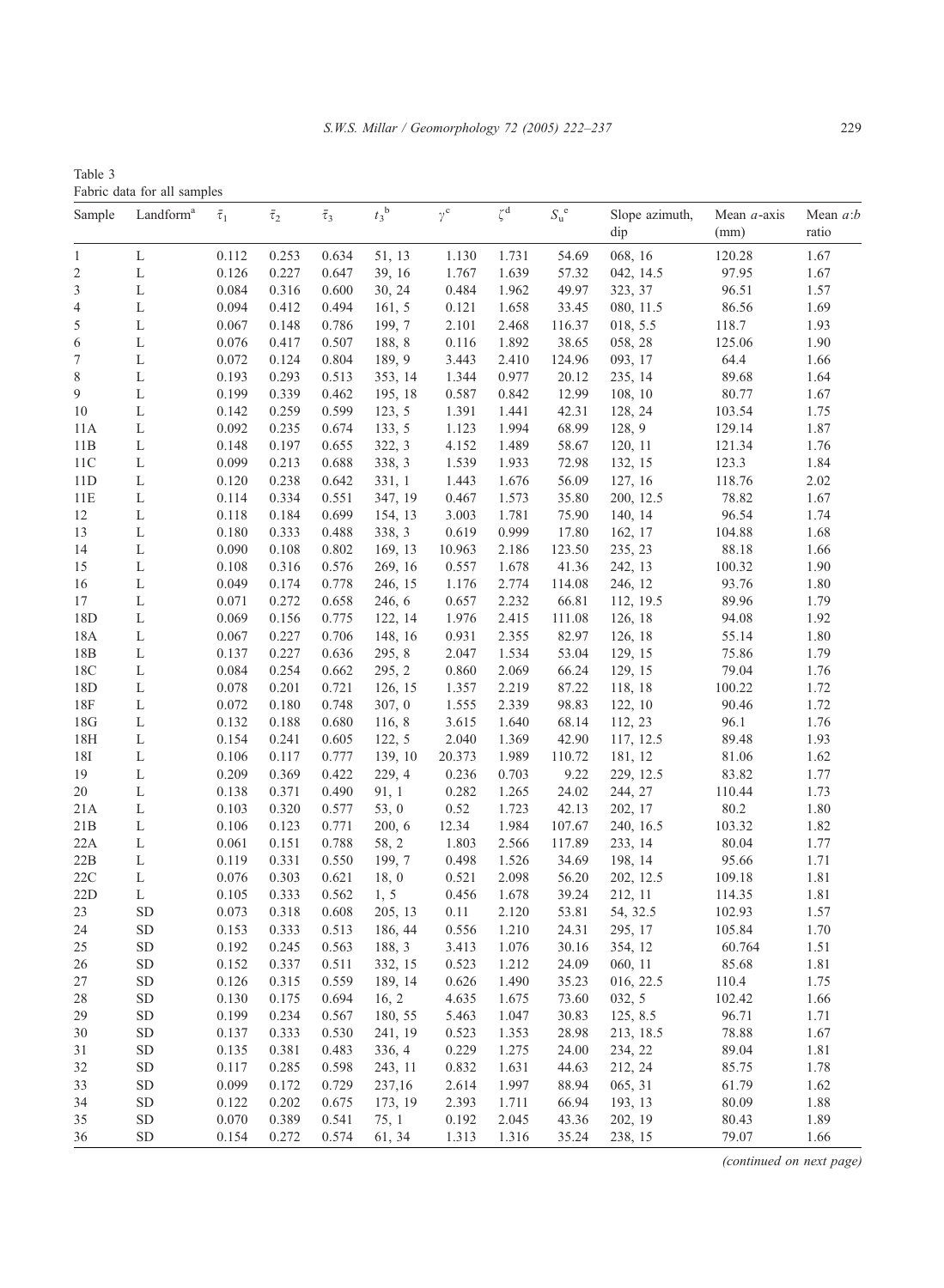Table 3 continued

| Sample | Landform <sup>a</sup> | $\bar{\tau}_1$ | $\bar{\tau}_2$ | $\bar{\tau}_3$ | $t_3^{\ b}$ | $\gamma^{\rm c}$ | Уď    | $S_{\rm u}^{\rm e}$ | Slope azimuth,<br>dip | Mean $a$ -axis<br>(mm) | Mean $a:b$<br>ratio |
|--------|-----------------------|----------------|----------------|----------------|-------------|------------------|-------|---------------------|-----------------------|------------------------|---------------------|
| 37     | <b>SH</b>             | 0.166          | 0.295          | 0.540          | 96, 1       | 1.051            | 1.180 | 27.07               | 112, 20.5             | 76.92                  | 1.66                |
| 38     | <b>SH</b>             | 0.084          | 0.194          | 0.722          | 127, 3      | 1.57             | 2.151 | 87.17               | 217, 20               | 69.86                  | 1.76                |
| 39     | SН                    | 0.112          | 0.203          | 0.685          | 47, 14      | 2.045            | 1.811 | 70.99               | 074, 23.5             | 85.09                  | 1.59                |
| 40     | <b>SH</b>             | 0.121          | 0.317          | 0.562          | 270, 10     | 0.595            | 1.536 | 36.52               | 027, 20               | 88.22                  | 1.66                |
| 41     | <b>SS</b>             | 0.145          | 0.348          | 0.506          | 5, 5        | 0.428            | 1.250 | 24.52               | 082, 12               | 93.38                  | 1.82                |
| 42     | <b>SS</b>             | 0.076          | 0.133          | 0.791          | 192, 5      | 3.186            | 2.343 | 118.50              | 273, 16               | 118.74                 | 1.83                |
| 43A    | <b>SS</b>             | 0.084          | 0.371          | 0.545          | 282, 16     | 0.259            | 1.870 | 40.66               | 290, 20.5             | 151.3                  | 2.01                |
| 43B    | <b>SS</b>             | 0.085          | 0.168          | 0.748          | 292, 21     | 2.192            | 2.175 | 97.90               | 033, 3                | 120.37                 | 1.65                |
| 44     | T                     | 0.139          | 0.186          | 0.675          | 43, 2       | 4.985            | 1.580 | 66.27               | 106, 5                | 85.09                  | 1.59                |
| 45     | T                     | 0.139          | 0.399          | 0.463          | 115, 10     | 0.141            | 1.203 | 22.10               | 049, 15.5             | 62.68                  | 1.57                |
| 46     | T                     | 0.132          | 0.185          | 0.682          | 203, 30     | 3.865            | 1.642 | 69.08               | 067, 17               | 54.93                  | 1.71                |
| 47     | T                     | 0.066          | 0.328          | 0.607          | 195, 7      | 0.387            | 2.219 | 54.95               | 290, 14.5             | 62.16                  | 1.64                |
| 48     | T                     | 0.056          | 0.222          | 0.722          | 181, 22     | 0.856            | 2.557 | 90.23               | 017, 21.5             | 140.15                 | 1.78                |
| 49     | T                     | 0.088          | 0.158          | 0.753          | 2, 8        | 2.663            | 2.147 | 100.20              | 060, 16               | 87.32                  | 1.78                |
| 50     | T                     | 0.108          | 0.212          | 0.681          | 335, 0      | 1.73             | 1.841 | 69.85               | 238, 7                | 95.94                  | 1.65                |
| 51     | T                     | 0.092          | 0.306          | 0.602          | 210, 34     | 0.563            | 1.878 | 49.33               | 315, 18               | 96.28                  | 1.81                |

All samples consist of 50 replications of plunge and plunge azimuth.

<sup>a</sup> L—lobe; SD—saddle drainage; SH—ridge shoulder; SS—stone stripe; T—terrace.<br>
<sup>b</sup> Azimuth and plunge of principal eigenvector  $t_3$ .<br>
<sup>c</sup> Shape parameter:  $\gamma = \log(\bar{\tau}_3/\bar{\tau}_2)/\log(\bar{\tau}_2/\bar{\tau}_1)$ .<br>
<sup>d</sup> Strength parameter:  $\$ 

and

$$
\hat{\gamma} = \log(\bar{\tau}_3/\bar{\tau}_2)/\log(\bar{\tau}_2/\bar{\tau}_1) \tag{3}
$$

The origin represents a uniform shape distribution with zero strength. Positions along the  $x$ -axis represent increasing strength or tightness of a girdle distribution, and positions along the  $y$ -axis represent increasing strength of a uniaxial clustered distribution. The strength parameter is, in effect, a measure of the within sample variance of stone orientation. The diagonal, with a slope of 1 (i.e.  $\gamma = 1$ ), represents the transition between cluster and girdle distributions ([Woodcock, 1977\)](#page-15-0). [Mardia's \(1972, p. 272\)](#page-15-0) test statistic was calculated for each sample to test for uniformity ([Table 3\)](#page-7-0).

#### 2.3. Statistical treatment

A circular correlation procedure was run on the slope azimuth and azimuth of the principal eigenvector generated for the aggregated clast sample at each site. The T-monotone association described by [Fisher](#page-14-0) (1993) provides an estimate of the correlation coefficient  $\prod_{n}$ . The steps in the procedure and the results are outlined in Table 4.

To assess which variables exert the greatest influence on resultant fabric, the functional equation was tested using a backward stepwise multiple regression which provided the fewest number of factors with the best explanatory power ([SYSTAT, 1998\)](#page-15-0). Multi-colli-

Table 4 Procedure and results for circular correlation

| Procedure                                         |                                                                                                       |                                                                                                       |
|---------------------------------------------------|-------------------------------------------------------------------------------------------------------|-------------------------------------------------------------------------------------------------------|
| 1. Circular data<br>sets                          | Slope direction $(y)$                                                                                 | Azimuth of principal<br>eigenvector $(\varepsilon)$                                                   |
| 2. Circular ranks<br>(a) $r_i$ = ordered<br>rank, |                                                                                                       |                                                                                                       |
| 1 is the smallest                                 | (b) circular ranks $\gamma_i = 2\pi r_i/n$ $\varepsilon_i = 2\pi r_i/n$                               |                                                                                                       |
| 3. $\prod (4/n^2)$<br>$(AB - CD)$                 | $A = \sum_{i=1}^{n} \cos \gamma_i \cos \epsilon_i$ $B = \sum_{i=1}^{n} \sin \gamma_i \sin \epsilon_i$ |                                                                                                       |
|                                                   |                                                                                                       | $C = \sum_{i=1}^{n} \cos \gamma_i \sin \epsilon_i$ $D = \sum_{i=1}^{n} \sin \gamma_i \cos \epsilon_i$ |
| Results<br>$\hat{\Pi}_n = -0.045$                 |                                                                                                       | $ (n-1)\hat{\Pi}_n =3.00$ Critical value=2.31,                                                        |

 $\alpha = 0.05$ .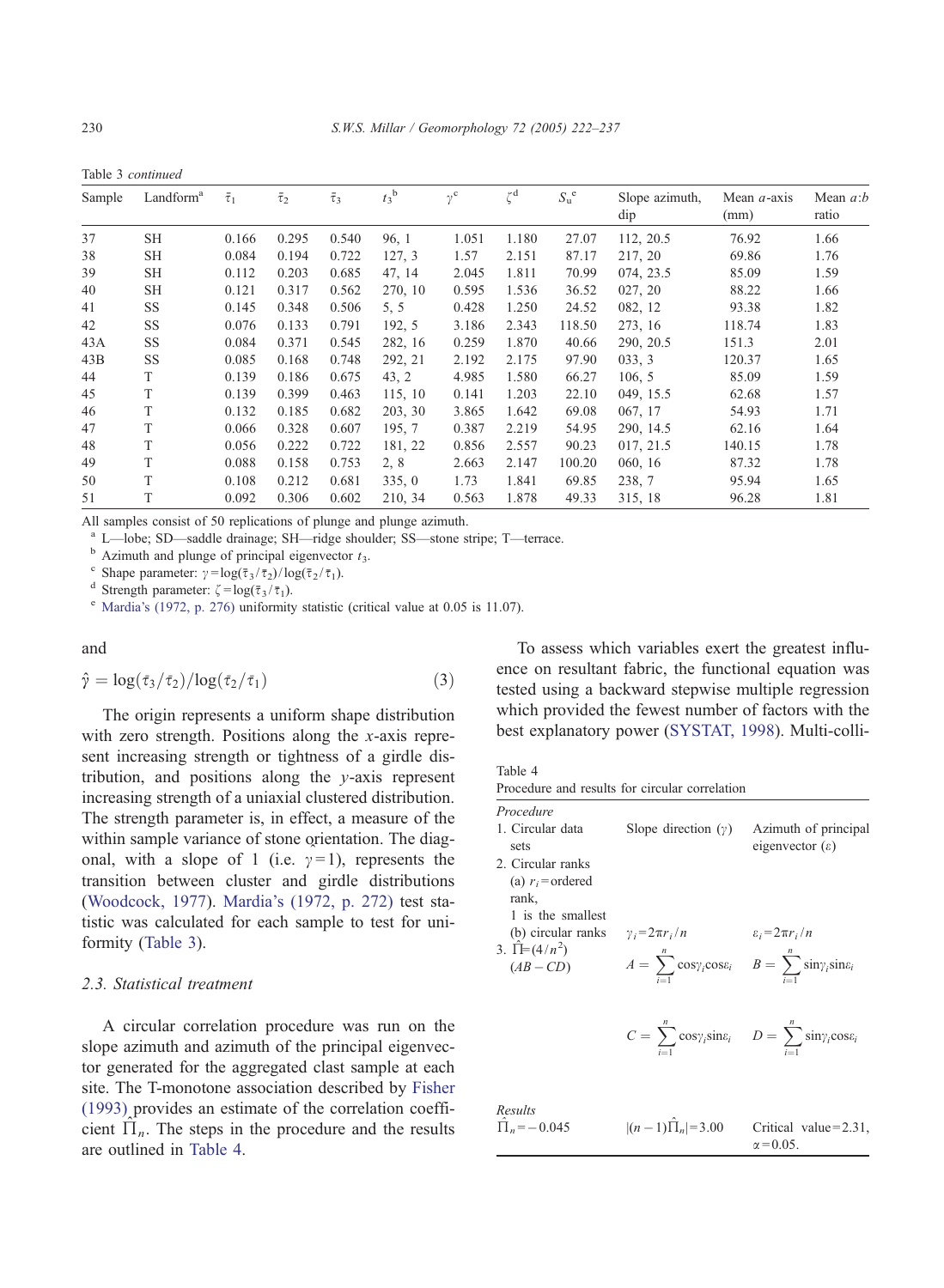nearity between variables representing clast characteristics was addressed by running a principal components analysis (PCA). This was used to define a set of factors describing the key elements of the clasts that could be used as variables in the regression model. The fabric shape parameter was transformed to log shape to normalize the model inputs. Residuals were compared to the grouped data for soil textural class, soil moisture, landform, and operator.

On the assumption that landform expression may indicate the intensity of slope processes, a comparison of fabric parameters across landform types was conducted using the Kruskal–Wallis non-parametric form of ANOVA ([Zar, 1998\)](#page-15-0). The 5% loss in power compared to the parametric form of the test was preferred to the breaking of the ANOVA assumption of even class sample size.

#### 3. Results

#### 3.1. Variation of fabrics across landform units

The first objective of this study was to examine the range of variation in fabric on a meso-scale periglacial slope. The Woodcock log ratio plot of all data from Eagle Summit illustrates considerable variation in both strength and shape ([Fig. 3\)](#page-6-0). Mardia's test ([Table 2\)](#page-3-0) shows that in all but one case (sample 19) the null hypothesis of uniformity must be rejected. The Woodcock plot ([Fig. 3\)](#page-6-0) was constructed to indicate samples stratified by landform class. Systematic characteristics of fabric strength and shape were tested across landform types on the basis of the Kruskal– Wallis test, but show no significant differentiation (Table 5). Fabric patterns, therefore, appear not to be

Table 5 Kruskal–Wallis test between landform type and fabric parameters

| Landform          | Shape (rank sum) | Strength (rank sum) |
|-------------------|------------------|---------------------|
| Lobe              | 1267             | 1346                |
| Saddle drainage   | 340              | 224                 |
| Shoulder          | 142              | 115                 |
| Stone stripe      | 121              | 159                 |
| Terrace           | 275              | 301                 |
| Test statistic    | 0.344            | 6.727               |
| Probability (4df) | 0.987            | 0.151               |

diagnostic of the landforms units studied at Eagle Summit.

# 3.2. Influence of clast and microenvironmental variables

The second objective was to assess the degree to which clast and microenvironmental characteristics, rather than processes, might influence observed fabrics. The PCA analysis defined a reduced set of factors describing the key elements of the clasts that could then be used in multiple regression analysis while maintaining independence between variables. Three factors were defined that explained 91.8% of the variance. Variables with high loadings for each factor are detailed in [Table 6,](#page-10-0) and suggest that factor 1 represents average clast size, factor 2 is a measure of clast 'platyness', and factor 3 is clast 'prolateness'.

The three factors were then used in a backwards stepwise regression (variables removed at  $\alpha$  > 0.05) with the variables slope angle, slope azimuth (using cosine azimuth and sine azimuth) used as a proxy for microenvironmental conditions ([Hugenholtz and Lew](#page-14-0)kowicz, 2002), distance downslope, stone concentration and depth of organic mat, to test their explanatory power on fabric strength and shape. Only the variables with a significant relation ( $\alpha$ =0.05) were used in the general model. The results suggest that there is minimal explanatory power in the variables commonly applied to fabric analysis ([Table 7\)](#page-10-0). Only 15.8% of the relation between the variables and fabric strength can be explained, and 13.5% of that between shape and the independent variables. Further, the variables with the greatest explanatory power include factors 1 and 2, which are those associated with the size and shape of the clasts being measured at any one site, and the distance from the nearest divide.

Moisture conditions, landform types and operator differences could not be included within the linear regression model owing to their measurement as categorical variables. Residual analysis was used to determine the form of the unexplained component in relation to these variables. The studentized residuals were plotted against fabric strength and log of fabric shape and grouped into categories by geomorphic form, operator, soil moisture class, and soil textural class ([Fig. 4a](#page-11-0)–h). The plots show a significant linear correlation between the variables with a correlation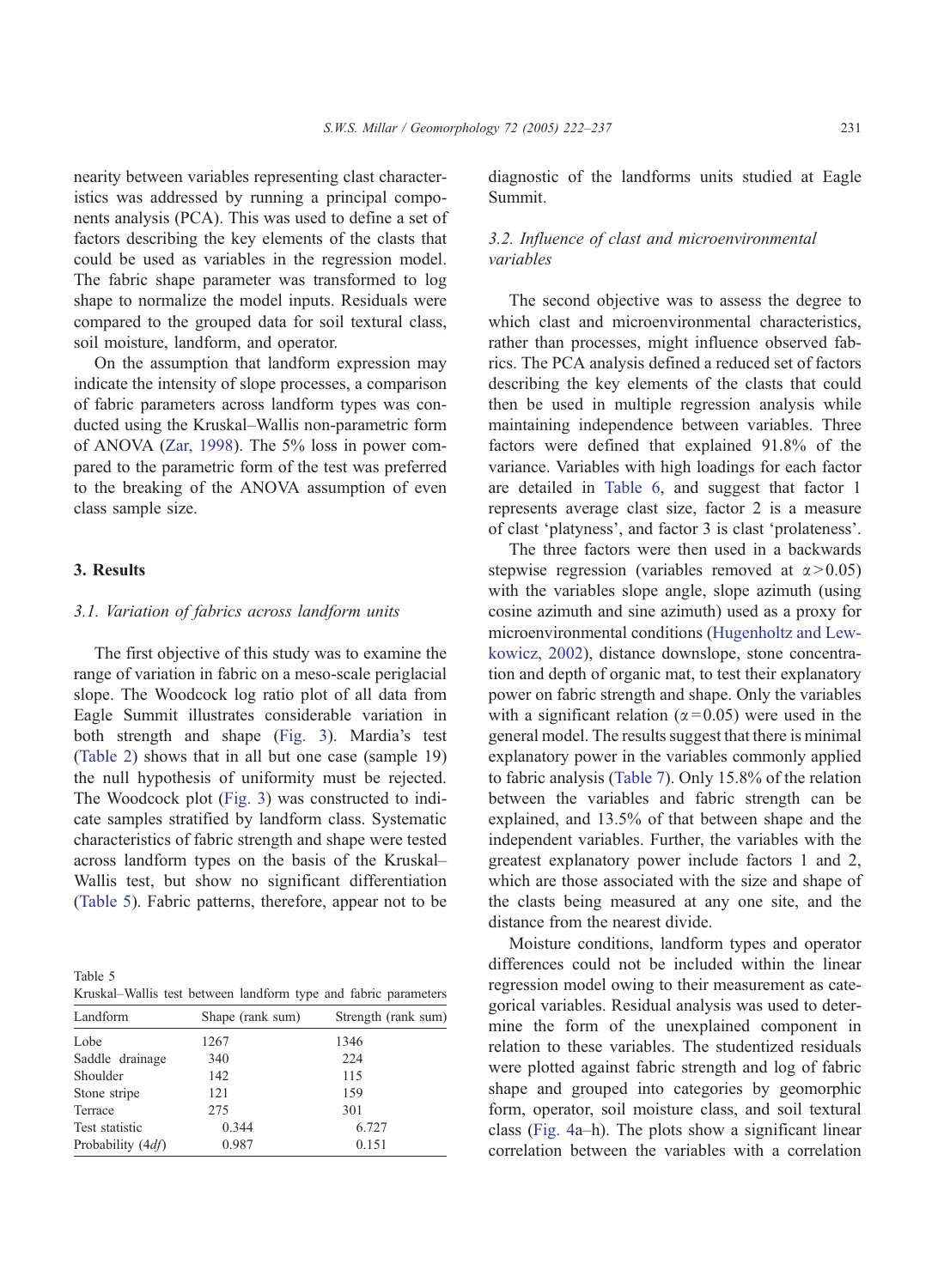<span id="page-10-0"></span>Table 6 Component loadings for first three factors in PCA

| Factor | Variable <sup>a</sup> | Component<br>loadings | Variance<br>explained | $%$ Total<br>variance |
|--------|-----------------------|-----------------------|-----------------------|-----------------------|
| 1      |                       |                       | 3.781                 | 47.257                |
|        | Mean volume           | 0.944                 |                       |                       |
|        | Mean $a$ -axis        | 0.921                 |                       |                       |
|        | Mean $c$ -axis        | 0.867                 |                       |                       |
|        | Mean $b-axis$         | 0.804                 |                       |                       |
| 2      |                       |                       | 2.153                 | 26.908                |
|        | $c/a^b$               | $-0.906$              |                       |                       |
|        | $(a-b)/(a-c)^{b}$     | $-0.779$              |                       |                       |
| 3      |                       |                       | 1.408                 | 17.602                |
|        | $s^2a/b$              | $-0.785$              |                       |                       |
|        | a/b                   | $-0.710$              |                       |                       |

<sup>a</sup> Only variables with component loadings  $\geq 0.700$  included in table

<sup>b</sup> Spherical indices from [Benn and Ballantyne \(1993\).](#page-14-0)

coefficient at  $\alpha = 0.001$ , of 0.891 for strength, and 0.922 for log shape  $(n=68)$ . In the case of the 19 soil samples, the corresponding statistics are  $r = 0.955$ at  $\alpha$  = 0.001 for strength, and r = 0.869 at  $\alpha$  = 0.001 for log shape. The linear form of the residuals is an indication that a linear variable is missing in the model; however, none of the categorical variables

Table 7 Linear regression models for fabric strength and log of fabric shape shows a distinct pattern that might suggest that they explain the systematic nature of the residuals.

#### 3.3. Process–fabric relations

A basic assumption in the use of fabrics is that they indicate the orientation of the stress field ([Carr and](#page-14-0) Rose, 2003). For a periglacial slope, this suggests that a strong signal in fabric should be the downslope direction. This assumption was tested by applying a circular correlation model to slope aspect, and the azimuth of the principal eigenvalue ([Fisher, 1993\)](#page-14-0). The correlation coefficient between the two circular variables is significant, supporting the conclusion that the aggregate tendency for clasts is to be oriented in the downslope direction ([Tables 3 and 4\)](#page-7-0).

## 4. Discussion

The results from Eagle Summit indicate a wide range of fabric patterns ranging from strong girdles to strong clusters, with no consistent form to the fabric that might be indicative of a common set of processes.

|                      | (a) Regression model for fabric strength parameter ( $R=0.397$ ; $R^2=0.158$ ; $n=68$ ) |                |                      |            |                  |                  |
|----------------------|-----------------------------------------------------------------------------------------|----------------|----------------------|------------|------------------|------------------|
| Effect               | Coefficient                                                                             | Standard error | Standard coefficient | Tol        | t                | $\boldsymbol{P}$ |
| Constant             | 1.558                                                                                   | 0.102          | 0.000                |            | 15.348           | 0.000            |
| Factor $(1)$         | 0.133                                                                                   | 0.052          | 0.291                | 0.998      | 2.553            | 0.013            |
| Distance             | 0.0001                                                                                  | 0.000          | 0.257                | 0.998      | 2.258            | 0.027            |
| Analysis of variance |                                                                                         |                |                      |            |                  |                  |
| Source               | Sum of squares                                                                          | df             | Mean square          | $F$ -ratio | $\boldsymbol{P}$ |                  |
| Regression           | 2.195                                                                                   | $\overline{2}$ | 1.098                | 6.078      | 0.004            |                  |
| Residual             | 11.739                                                                                  | 65             | 0.181                |            |                  |                  |
|                      | (b) Regression model for log shape parameter ( $R = 0.368$ ; $R^2 = 0.135$ ; $n = 68$ ) |                |                      |            |                  |                  |
| Effect               | Coefficient                                                                             | Standard error | Standard coefficient | Tol        | $\boldsymbol{t}$ | $\boldsymbol{P}$ |
| Constant             | 0.088                                                                                   | 0.128          | 0.000                |            | 0.689            | 0.493            |
| Factor $(1)$         | 0.295                                                                                   | 0.129          | 0.264                | 1.00       | 2.287            | 0.025            |
|                      |                                                                                         |                |                      |            |                  |                  |
| Factor $(2)$         | $-0.279$                                                                                | 0.129          | $-0.250$             | 1.00       | $-2.168$         | 0.034            |
| Analysis of variance |                                                                                         |                |                      |            |                  |                  |
| Source               | Sum of squares                                                                          | df             | Mean square          | $F$ -ratio | $\overline{P}$   |                  |
| Regression           | 11.040                                                                                  | $\overline{2}$ | 5.520                | 4.965      | 0.010            |                  |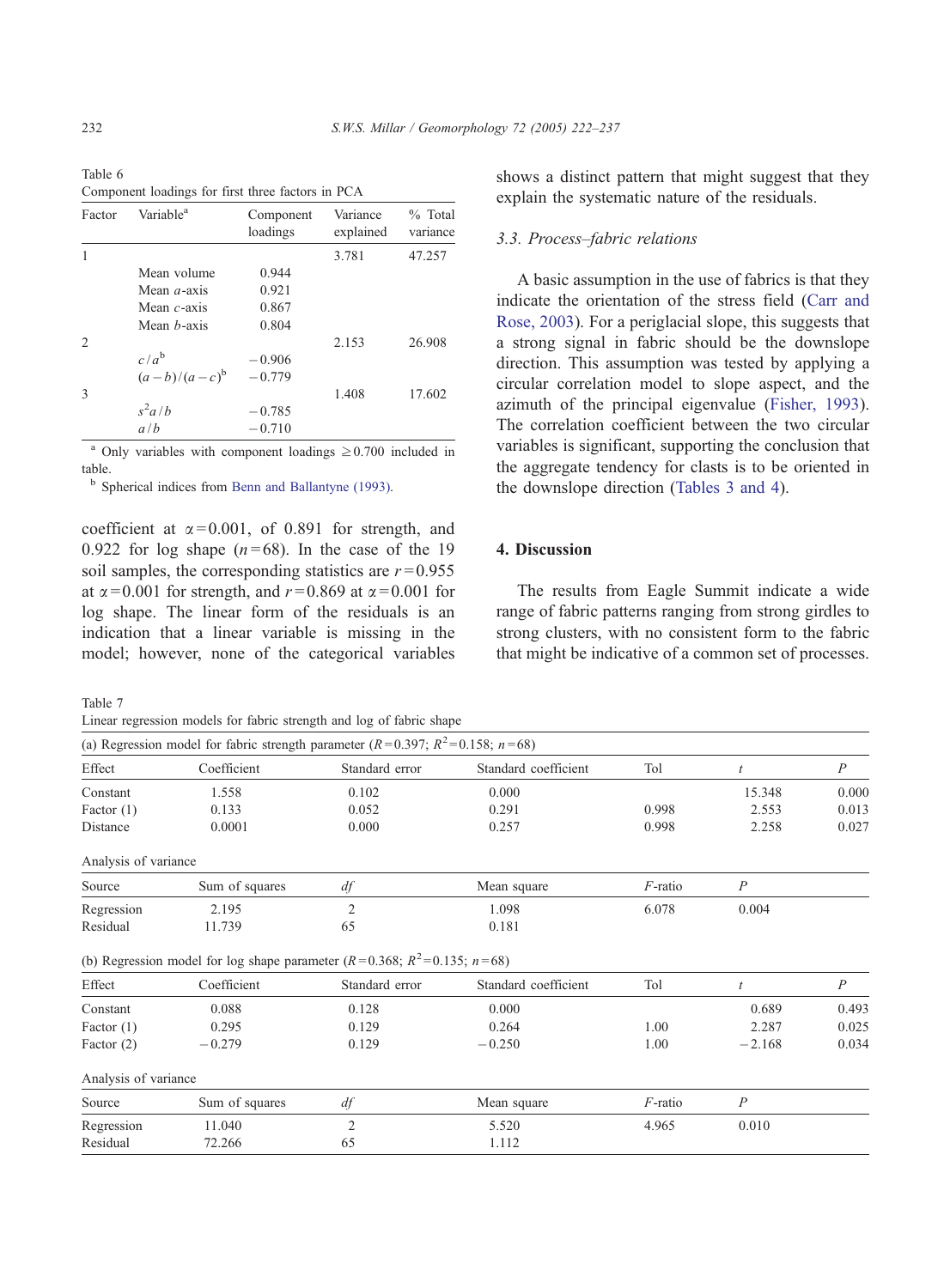<span id="page-11-0"></span>

Fig. 4. Studentized residual plots of the log of the fabric shape parameter with (a) landform type, (b) operator, (c) soil moisture conditions, and (d) soil texture; and the strength parameter with (e) landform type, (f) operator, (g) soil moisture conditions, and (h) soil texture.

The single most important factor for determining fabric strength and shape is related to the clast size. These findings are of concern for the utility of fabrics for paleoenvironmental interpretations. Three potential sources contributing to fabric variability are addressed.

## 4.1. Variation of fabric on a periglacial slope

First, an assumption made in this study was the presumed relation between slope angle and rate of movement ([Carson and Kirkby, 1972; Harris, 1973;](#page-14-0)

Mills, 1983). Due to varying soil texture, across a single 7 m periglacial slope transect, [Matsuoka](#page-15-0) (1998) measured as much as a 78% variation in volumetric transport. So, although slope angle creates the primary stress exerted on slope materials, fabrics are generated by deformation or strain which is differently expressed depending on the characteristics of the sediments ([Harris, 1987; Williams and Smith,](#page-14-0) 1989; Harris et al., 1995; Harris and Davies, 1996). The lack of a strong association between slope angle and fabric strength in this study is perhaps reflective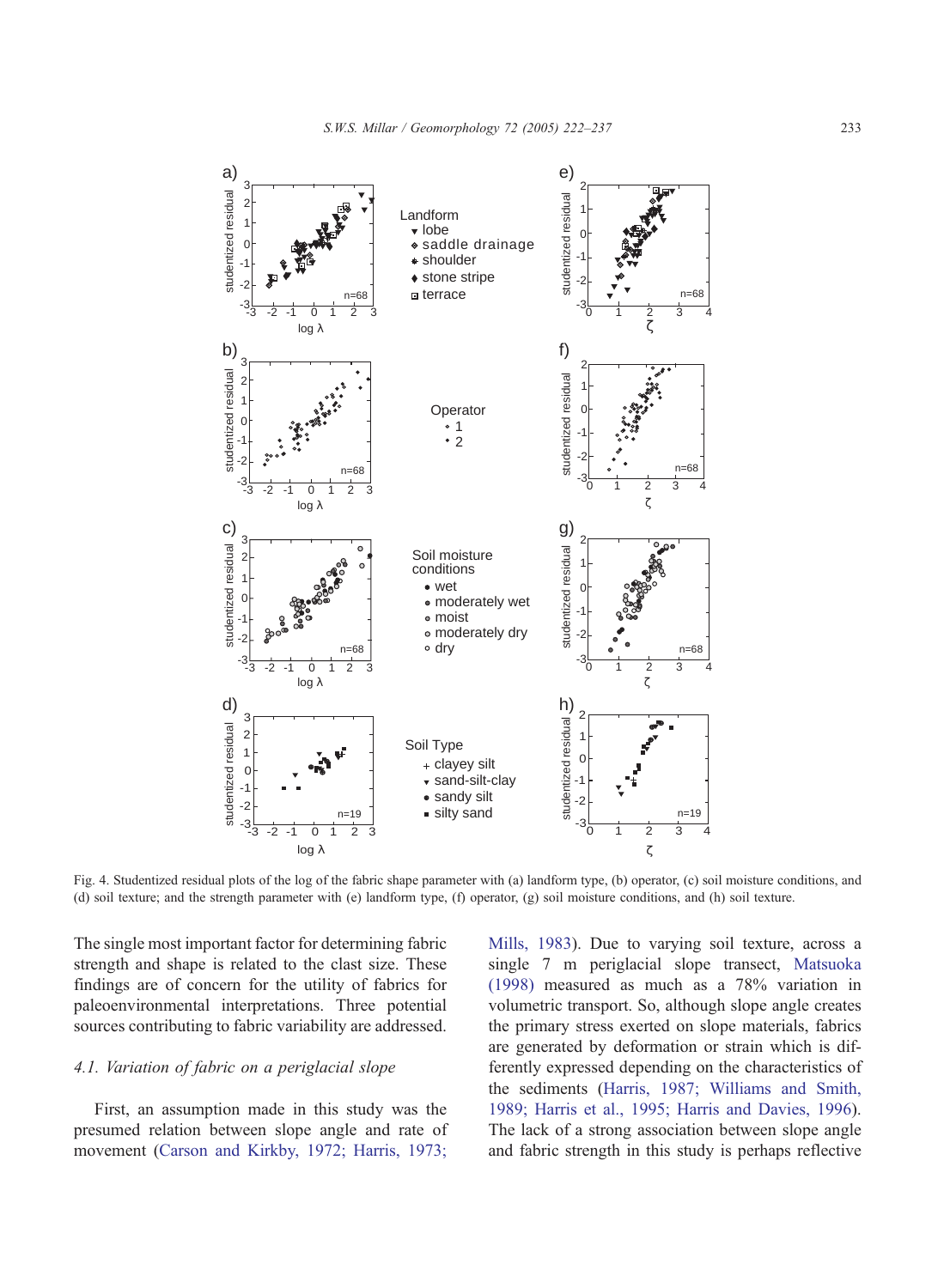of the high degree of variability in microenvironmental characteristics across the sample grid generating varying styles of deformation and resultant fabric.

## 4.2. Non-process influences on fabric generation

Second, the importance of clast characteristics has been addressed by others and is frequently shown to influence resultant fabrics (see [Table 1\)](#page-1-0). Krüger  $(1970)$  and Kjær and Krüger  $(1998)$  discussed the relation between clast size and fabric strength, wherein longer clasts in glacial till showed a stronger preferred parallel orientation. [Yamamoto \(1989\)](#page-15-0) and [Millar and Nelson \(2003\)](#page-15-0) have illustrated a strong relation between the average clast axial ratio and fabric strength in periglacial colluvium. The factors with the greatest explanatory power in this study are those associated with average clast size (factor 1), and clast platyness (factor 2), which correspond to those discussed by other workers (see [Table 1\)](#page-1-0).

## 4.3. Variation in mass-wasting processes

Third, as pointed out by [Glen et al. \(1957\),](#page-14-0) there is no single process being measured by fabrics. Fabrics in periglacial colluvium are a composite of a complex history of transportation, deposition and post-depositional modification. The intensity of processes may indeed vary, but at any one point in time, when fabric samples are being measured, each location will reflect one of several time steps in fabric generation. Fabric analysis across a slope is therefore comparing all of these processes at once.

# 4.4. Implications for paleoenvironmental reconstruction

This study highlights the degree of variation in fabrics generated across a slope currently undergoing a variety of periglacial mass-wasting processes. The results from the suite of statistical analyses indicate that no systematic quantitative descriptor of fabric can be detected from a broad sampling of fabrics across a periglacial terrain. Fabric generation appears to be partially due to clast properties; however, no single or combination of environmental variables is strongly associated with fabric shape, and only downslope distance has a weak association with fabric strength. For comparative purposes then, only a very limited range of clast size and shape can be used. In reality, this restriction severely constrains the use of fabric analogs for periglacial slope processes. Grouped residual analysis of fabric parameters indicates that operator error, landform categories, and soil moisture conditions have no significant effect. From the Kruskal–Wallis tests, none of the geomorphic environments sampled exhibit a distinct and consistent fabric that would support the use of fabric as a diagnostic criterion. These results cast serious doubt on the utility of fabric analysis for identifying periglacial slope conditions. At best, on the basis of the strong relation between the downslope orientation and fabric, it is possible to suggest that material has undergone some form of downslope transport.

A number of questions and concerns surrounding the validity of fabrics for identifying periglacial slope deposits have been raised. A majority of research using stone orientation as a measure of process, and as a tool to identify particular depositional environments, has alluded to the need for applying a suite of techniques to corroborate hypotheses ([Hicock et al.,](#page-14-0) 1996; Catto, 1998). Although a common part of that toolbox, there is a misunderstanding of exactly what fabric analysis is showing, and therefore, the fabric that is measured is frequently used to corroborate any conclusion that is made using other techniques after significant construction of explanations and caveats. Such ambiguous results from clast measurement experiments suggest that a critical examination of some important geomorphic tenets is required that highlights the inherent problems with the use of fabric analysis for paleoperiglacial interpretation.

"Geomorphology" encapsulates our interest in the shape of the land surface rather than the processes that formed it. This disciplinary historical preoccupation with form detracts from our understanding of underlying processes ([Thorn and Welford, 1994\)](#page-15-0) and, to a large extent, precludes the use of geomorphic evidence as a paleoenvironmental tool. A periglacial slope is subject to a wide array of influences that operate at varying degrees across space and time, so simple classification cannot be made on the basis of form alone, but must involve rates and modes of process ([Leopold](#page-14-0) et al., 1964). Recent work on such questions is beginning to shed light on just how complex those patterns of process on periglacial slopes are ([Matsuoka, 2001;](#page-15-0)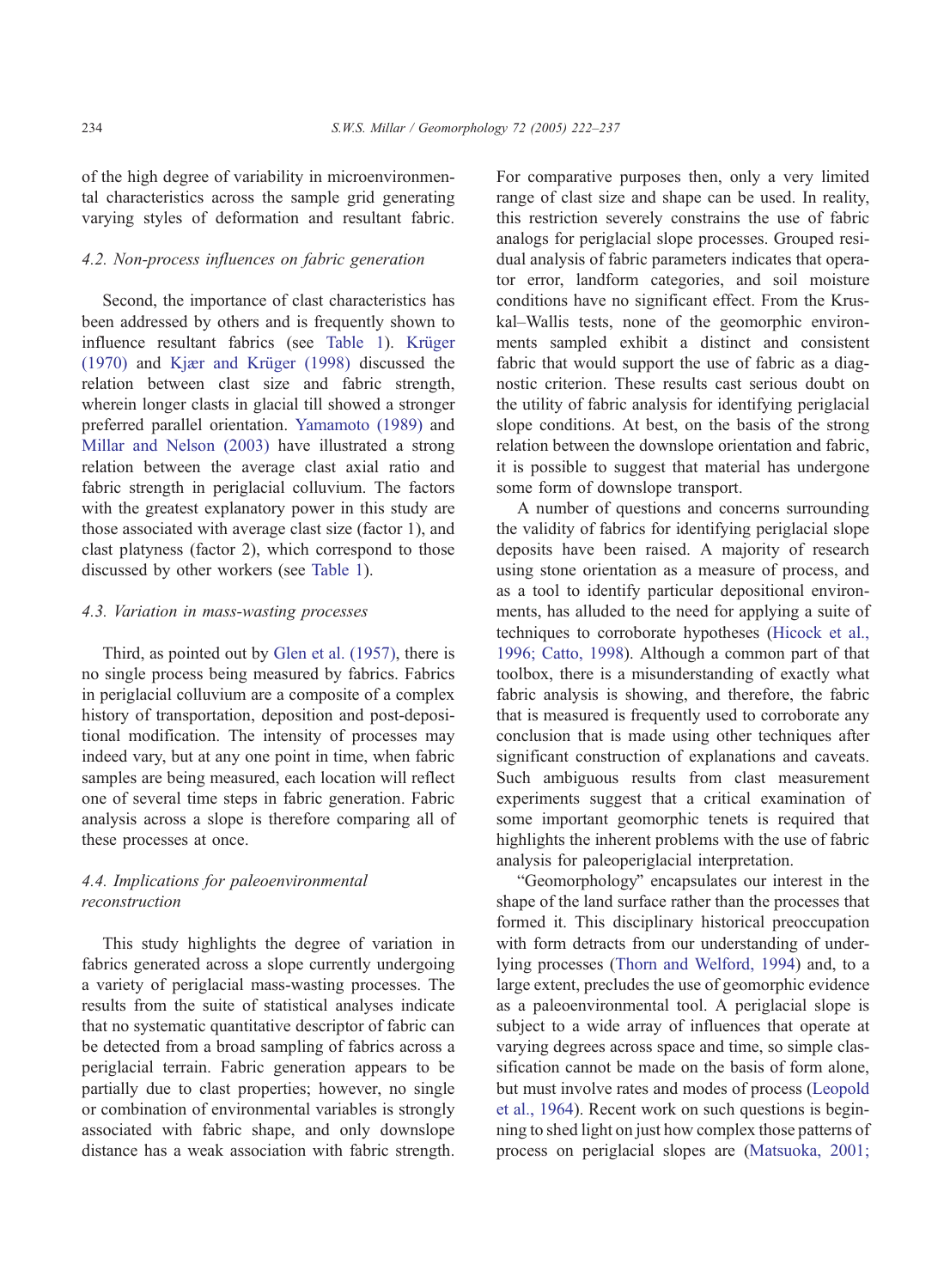Hugenholtz and Lewkowicz, 2002). The possibility that fabric analysis can be used to classify an already little understood regime represents a leap of faith that we are not sufficiently equipped to make.

Fabric analysis represents a mismatch between the scale of the periglacial process and scale of evidence. The position of large clasts in a sediment matrix represents an aggregate of processes, including transportation, deposition and post-depositional modification; therefore, it provides little detail as to the individual processes that are occurring in the movement and emplacement of periglacial colluvium (cf. [Rose, 1974](#page-15-0)). [Carr and Rose \(2003\)](#page-14-0) highlight how, in glacial till, clast size influences their behavior in response to strain, leading to their varying orientations. A much clearer link between clast size, patterns and rates of fabric development must be established. The hierarchical type of clast size sampling conducted by [Carr and Rose \(2003\)](#page-14-0) might provide insight into not only the continuum of process intensity on a periglacial slope, but also how the sediment and clast fabrics themselves influence the nature of the continuum. Periglacial slope deposits most likely reflect combinations of varying intensities of several processes and microenvironments rather than a complex of distinct processes with unique identifying characteristics. Modeling experiments on self-organization of periglacial deposits suggest that this may be the case ([Kessler and Werner, 2003\)](#page-14-0). Similarly, the variation in downslope movement across a periglacial slope has been shown to be quite significant over a very short distance ([Matsuoka, 2001\)](#page-15-0), again indicative of intensity rather than distinctly different processes.

The geomorphology of a periglacial slope therefore reflects a complex suite of interacting biophysical factors that have varying degrees of influence on the behavior of sediment deformation and presumably on resultant fabrics. Superimposed on this are the nuances of fabric generation itself; the behavior of particles according to size and shape; the possible cyclical development and degeneration of fabrics; and the degree to which prior effects on fabric are preserved when changes in external factors occur. Teasing out what particular factors predominate at any one point in time, by definition precludes the application of discriminating fabric characteristics for the purposes of paleoenvironmental reconstruction. The inherent level of complexity in both fabric generation and across any one slope also raises serious doubts as to the utility of fabrics in process and genetic studies of periglacial colluvium.

## 5. Conclusion

The objectives of this study were to determine the range of fabrics generated across a slope experiencing periglacial conditions, and what factors most strongly influence fabric development. Results indicate that the range of fabrics in this small area is as extensive as those from all the mass-wasting deposits examined by [Mills \(1991\).](#page-15-0) Further, there is no relation between fabric and microenvironment, although there is a relation with clast characteristics. Because landform type does not necessarily indicate what processes are occurring, and processes vary at small scales, the scale at which fabric analysis is applied is inappropriate. Such a conclusion tends to support similar criticisms for glacial fabrics ([Bennett et al., 1999\)](#page-14-0). It indicates that certainly within our current understanding of periglacial slope processes, fabrics are not a good indicator of former slope processes: fabrics cannot be used to distinguish any particular process, nor identify any particular microenvironmental slope position. No single signature emerged that represented a specific landform type across the slope. Further, the variables that can be measured and are typically used to explain the "noise" in fabric results, such as clast characteristics, do have minor explanatory power. The regression model suggests that at least one linear factor is unaccounted for, which may be associated with the rate of sediment movement, a factor that has been shown to vary considerably across a periglacial slope. There is a need, however, for more detailed scaled-modeling and field-based research to understand what single process might result in a particular fabric behavior and for paleoenvironmental questions the extent to which transportation or depositional signatures are preserved following post-depositional modification and burial.

## Acknowledgements

This work was supported by National Science Foundation grant SBR-9305029. Field assistance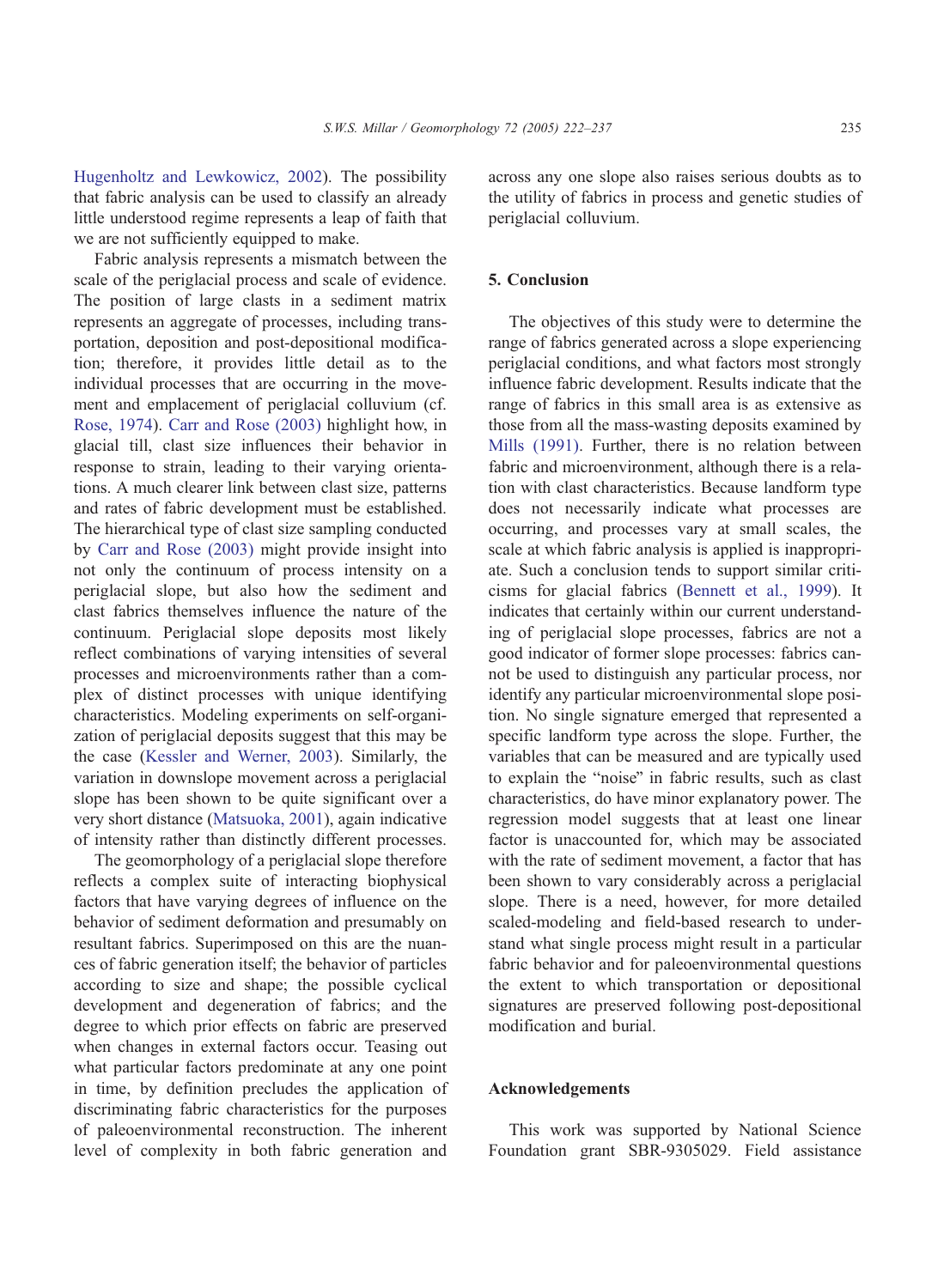<span id="page-14-0"></span>was provided by Sherry Fuchs, and lab facilities and help by Rolf Kihl and Institute of Arctic and Alpine Research in Boulder, Colorado. I also thank Nel Caine, Norm Catto and Fritz Nelson for valuable comments on earlier versions of the manuscript.

#### References

- Andrews, J.T., 1971. Techniques of till fabric analysis. Technical Bulletin-British Geomorphological Research Group 6, 1–43.
- Benedict, J.B., 1970. Downslope soil movement in a Colorado alpine region: rates, processes, and climatic significance. Arctic and Alpine Research 2, 165 – 226.
- Benedict, J.B., 1976. Frost creep and gelifluction: a review. Quaternary Research 5, 55-76.
- Benn, D.I., Ballantyne, C.K., 1993. The description and representation of particle shape. Earth Surface Processes and Landforms 18, 665 – 672.
- Bennett, M.R., Waller, R.I., Glasser, N.F., Hambrey, M.J., Huddart, D., 1999. Glacigenic clast fabrics: genetic fingerprint or wishful thinking? Journal of Quaternary Science 14, 125 – 135.
- Berry, B.L., Baker, A.M., 1968. Geographic sampling. In: Berry, B.L., Marble, D.F. (Eds.), Spatial Analysis. Prentice-Hall, London, pp.  $91 - 100$ .
- Bertran, P., 1993. Deformation-induced microstructures in soils affected by mass movements. Earth Surface Processes and Landforms 18, 645-660.
- Bertran, P., Hétu, B., Texier, J.-P., Van Steijn, H., 1997. Fabric characteristics of subaerial slope deposits. Sedimentology 44,  $1 - 16$ .
- Caine, N., 1968. The fabric of periglacial blockfield material on Mount Barrow, Tasmania. Geografiska Annaler 50A, 193 – 206.
- Carr, S.J., Rose, J., 2003. Till fabric patterns and significance: particle response to subglacial stress. Quaternary Science Reviews 22, 1415 – 1426.
- Carson, M.A., Kirkby, M.J., 1972. Hillslope Form and Process. Cambridge University Press, Cambridge. 475 pp.
- Catto, N.R., 1998. Comparative study of striations and basal till clast fabrics, Malpeque–Bedeque region, Prince Edward Island, Canada. Boreas 27, 259-274.
- Compton, R.R., 1985. Geology in the Field. John Wiley & Sons, New York. 398 pp.
- Drake, N.D., 1974. Till fabric control by clast shape. Geological Society of America Bulletin 85, 247-250.
- Fisher, N.I., 1993. Statistical Analysis of Circular Data. Cambridge University Press, Cambridge. 277 pp.
- Fisher, N.I., Lewis, T., Embleton, B.J.J., 1987. Statistical Analysis of Spherical Data. Cambridge University Press, Cambridge. 329 pp.
- Giardino, J.R., Vitek, J.D., 1988. Interpreting the internal fabric of a rock glacier. Geografiska Annaler 70A, 15 – 25.
- Gleason, K.J., Krantz, W.B., Caine, N., George, J.H., Gunn, R.D., 1986. Geometrical aspects of sorted patterned ground in recurrently frozen soil. Science 232, 216 – 220.
- Glen, J.W., Donner, J.J., West, R.G., 1957. On the mechanism by which stones in till become oriented. American Journal of Science 255, 194-205.
- Hanson, H.C., 1950. Vegetation and soil profiles in some soliflcution and mound areas in Alaska. Ecology 31, 606-630.
- Harris, S.A., 1973. Studies of soil creep, western Alberta. Arctic and Alpine Research 5, A171 –A180.
- Harris, C., 1987. Mechanisms of mass movement in periglacial environments. In: Anderson, M.G., Richards, K.S. (Eds.), Slope Stability. Wiley, Chichester, pp. 531-559.
- Harris, C., Davies, M.C.R., 1996. Processes of thaw-induced mass movement in non-cohesive soils: results of an instrumented slope simulation experiment. In: Anderson, M.G., Brooks, S.M. (Eds.), Advances in Hillslope Processes. John Wiley and Sons, London, pp. 1153 – 1171.
- Harris, C., Davies, M.C.R., Coutard, J.-P., 1995. Laboratory simulation of periglacial solifluction: significance of porewater pressures, moisture contents and undrained shear strenths during soil thawing. Permafrost and Periglacial Processes 6, 293-311.
- Harris, C., Rea, B., Davies, M., 2001. Scaled physical modelling of mass movement processes on thawing slopes. Permafrost and Periglacial Processes 12, 125-135.
- Hicock, S.R., Goff, J.R., Lian, O.B., Little, E.C., 1996. On the interpretation of subglacial till fabric. Journal of Sedimentary Research 66, 928 – 934.
- Hill, A.R., 1968. An experimental test of the field technique of till macrofabric analysis. Transactions of the Institute of British Geographers  $45, 93 - 105$ .
- Holmes, C.D., 1941. Till fabric. Geological Society of America Bulletin 51, 1299 – 1354.
- Hugenholtz, C.H., Lewkowicz, A.G., 2002. Morphometry and environmental characteristics of turf-banked solifluction lobes, Kluane Range, Yukon Territory, Canada. Permafrost and Periglacial Processes  $13, 301 - 313$ .
- Iachan, R., 1985. Plane sampling. Statistics & Probability Letters 3,  $151 - 159$ .
- Ildefonse, B., Launeau, P., Bouchez, J.-L., Fernandez, A., 1992. Effect of mechanical interactions on the development of shape preferred orientations: a two-dimensional experimental approach. Journal of Structural Geology 14, 73 – 83.
- Kessler, M.A., Werner, B.T., 2003. Self-organization of sorted patterned ground. Science 299, 380-383.
- Kjær, K.H., Krüger, J., 1998. Does clast size influence fabric strength? Journal of Sedimentary Research 68, 746-749.
- Krantz, W.B., 1990. Self-organization manifest as patterned ground in recurrently frozen soils. Earth-Science Reviews 29, 117 – 130.
- Krüger, J., 1970. Till fabric in relation to direction of ice movement; a study from the Fakse Banke, Denmark. Geografisk Tidsskrift 69, 133 – 170.
- Leopold, L.B., Wolman, M.G., Miller, J.P., 1964. Fluvial Processes in Geomorphology. W. H. Freeman, San Francisco. 522 pp.
- Lindsay, J.F., 1968. The development of clast fabric in mudflows. Journal of Sedimentary Petrology 38, 1242 – 1253.
- Lindsay, J.F., 1970. Clast fabric of till and its development. Journal of Sedimentary Petrology 40, 629 – 641.
- Lundqvist, G., 1949. The orientation of the block material in certain species of flow earth. Geografiska Annaler 31, 335-347.